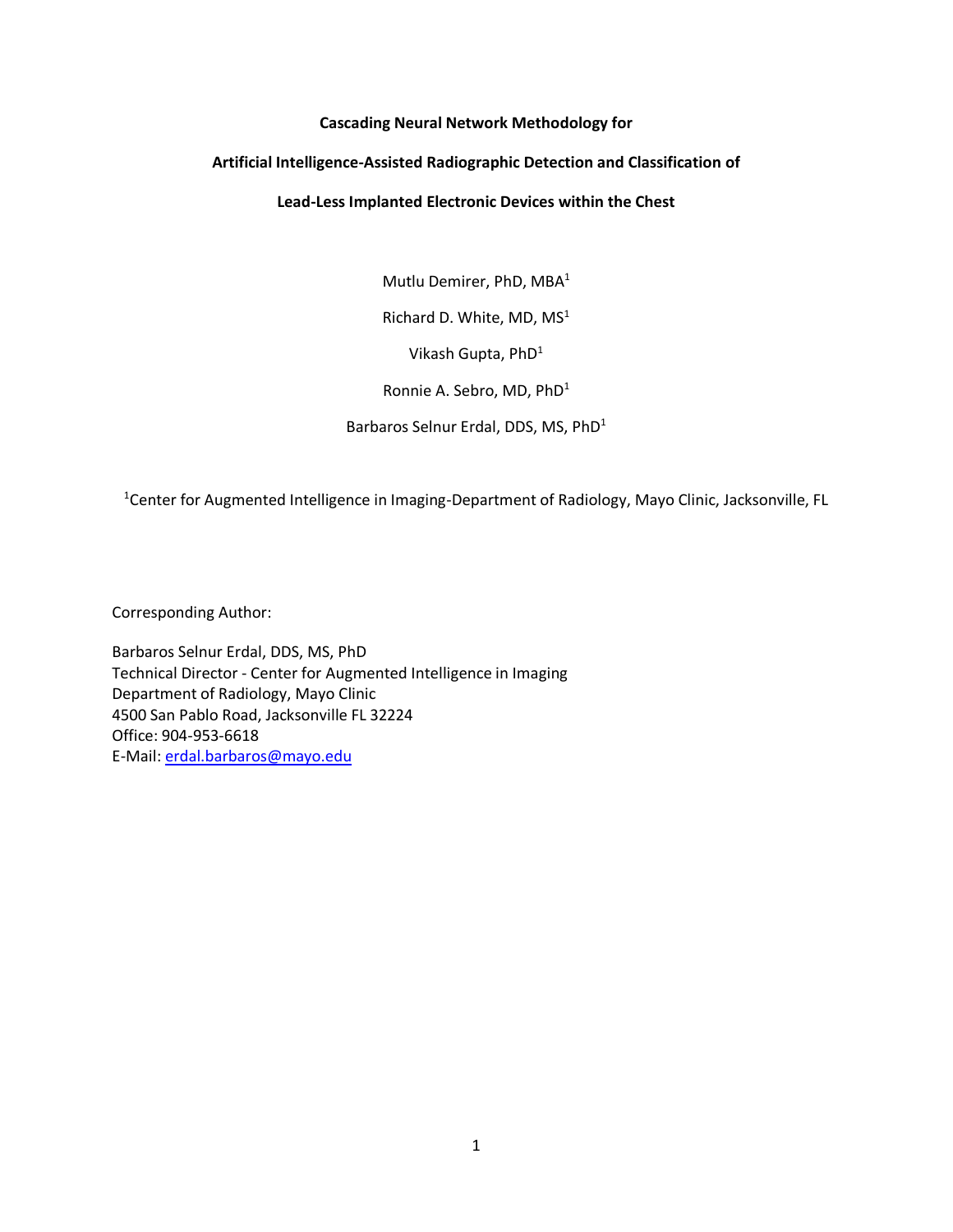#### **ABSTRACT**

**Background & Purpose:** Chest X-Ray (CXR) use in pre-MRI safety screening for Lead-Less Implanted Electronic Devices (LLIEDs), easily overlooked or misidentified on a frontal view (often only acquired), is common. Although most LLIED types are "MRI conditional": 1. Some are stringently conditional; 2. Different conditional types have specific patient- or device- management requirements; and 3. Particular types are "MRI unsafe". This work focused on developing CXR interpretation-assisting Artificial Intelligence (AI) methodology with: 1. 100% *detection* for LLIED presence/location; and 2. High *classification* in LLIED typing.

**Materials & Methods:** Data-mining (03/1993-02/2021) produced an AI Model Development Population (1,100 patients/4,871 images) creating 4,924 LLIED Region-Of-Interests (ROIs) (with image-quality grading) used in Training, Validation, and Testing. For developing the cascading neural network (*detection* via Faster R-CNN and *classification* via Inception V3), "ground-truth" CXR annotation (ROI labeling per LLIED), as well as inference display (as Generated Bounding Boxes (GBBs)), relied on a GPUbased graphical user interface.

**Results:** To achieve 100% LLIED *detection*, probability threshold reduction to 0.00002 was required by Model 1, resulting in increasing GBBs per LLIED-related ROI. Targeting LLIED-type *classification* following *detection* of all LLIEDs, Model 2 multi-classified to reach high-performance while decreasing falsely positive GBBs. Despite 24% suboptimal ROI image quality, *classification* was correct in 98.9% and AUCs for the 9 LLIED-types were 1.00 for 8 and 0.92 for 1. For all mis*classification* cases: 1. None involved stringently conditional or unsafe LLIEDs; and 2. Most were attributable to suboptimal images. **Conclusion:** This project successfully developed a LLIED-related AI methodology supporting: 1. 100% *detection*; and 2*.* Typically 100% type *classification*.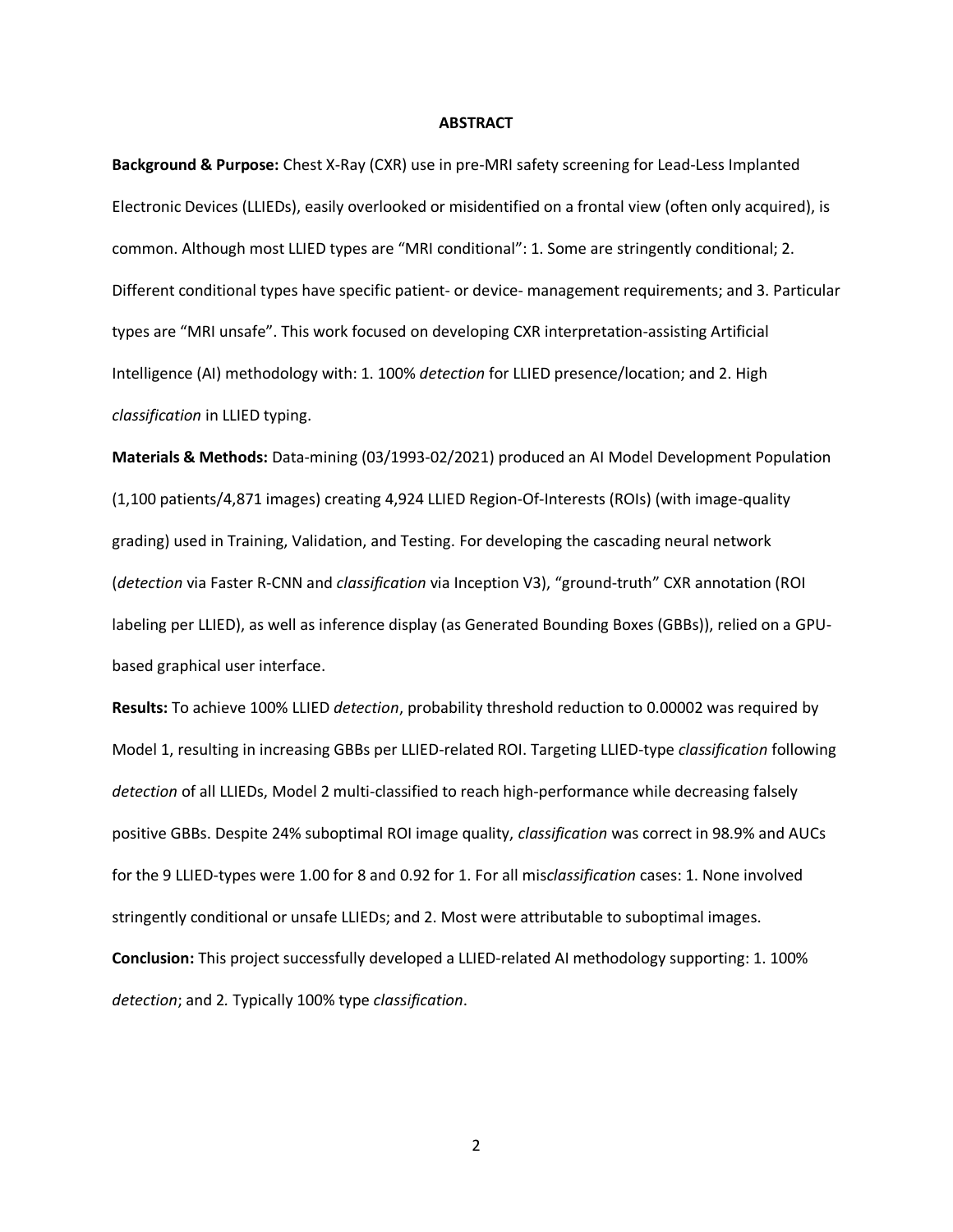#### **INTRODUCTION**

Intra-thoracic placement of Lead-Less Implanted Electronic Devices (LLIEDs) capable of 1. Cardiac pacing, 2. Electrocardiographic recording, 3. Cardiovascular physiologic surveillance, or 4. Noncardiovascular chemical monitoring has become commonplace.<sup>1,2</sup> The awareness of the presence of an implanted LLIED from the standpoint of both its general category (e.g., pacing *vs.* recording) and its specific type is critical to patient safety, LLIED function, clinical support operations, and/or local environmental hazards. This need for LLIED recognition is especially pertinent to the increasingly common electromagnetic and radiofrequency exposures during clinical Magnetic Resonance Imaging (MRI) examinations. 3

Although most LLIEDs are considered to be "MRI conditional" (by posing no hazards in a specified MRI environment within specified conditions of use),<sup>4</sup> it remains imperative to acknowledge key facts about LLIEDs. These include the following realities: 1. MRI conditional does not mean MRI compatible or safe;<sup>5</sup> 2. Not all MRI-conditional LLIEDs carry equivalent potential risks, partly related to the co-existence of other implants;<sup>6</sup> 3. Even when considered MRI conditional, MRI exposure may result in recordable patient-related effects from an implanted LLIED or cause detectable alterations in LLIED function;<sup>7-10</sup> 4. Some MRI-conditional LLIEDs are considered to be more stringently conditional than others;<sup>11</sup> and 5. Different MRI-conditional LLIED categories, including Lead-Less Pacemakers (LLPs) compared to Lead-Less Recorders (LLRs), typically convey specific requirements for patient and/or LLIED assessment or preparation.<sup>4,12,13</sup> Moreover, some LLIEDs are considered to be "MRI unsafe" (by posing a significant risk in all MRI environments).<sup>11,14</sup>

A Chest X-Ray (CXR) is a standard component of pre-MRI safety screening (for LLIEDs or other manmade objects in the chest).<sup>15-21</sup> Unfortunately, any LLIED could be overlooked on CXR due to their common small sizes (comparable to a AAA battery, but subject to projection-related distortions), especially in the presence of 1. Suboptimal radiographic technique; 2. Patient-related factors; or 3.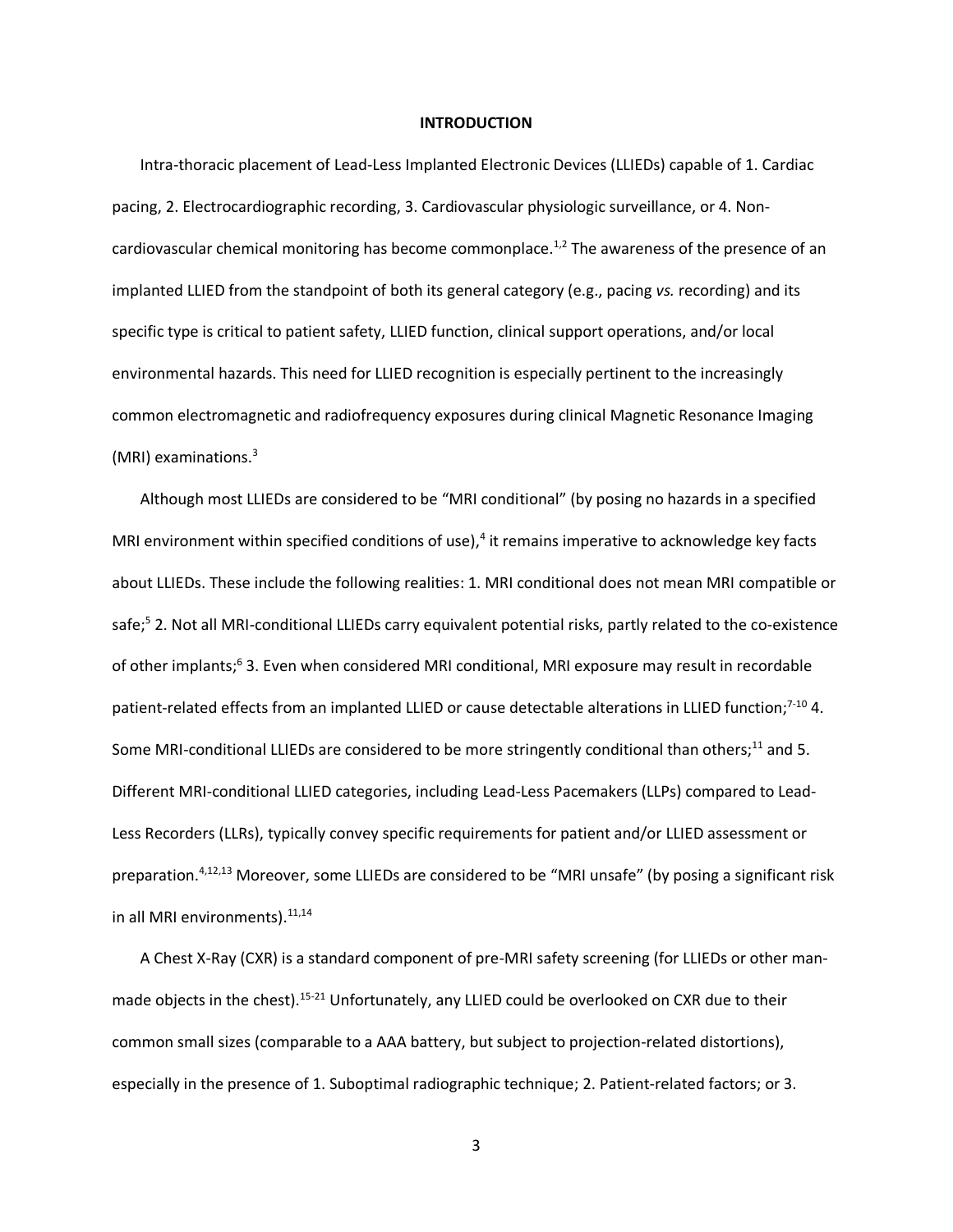Obscuration by superimposed-external or abutting-internal metallic or electronic materials. In addition, LLIED categories or types might be confused with each other by the interpreting radiologist because of: 1. LLIEDs having remarkably similar appearances and positions on a frontal CXR (typically the only view acquired in emergency/trauma department or intensive care unit settings);<sup>19,22</sup> or 2. From lack of familiarity by a radiologist with LLIED-specific characteristics. 18,23,24 These fundamental issues are even more pertinent to the less publicized, much smaller, and more stringently MRI-conditional (e.g., Pulmonary Artery Pressure Monitor (PAPM) for heart failure)<sup>15,19,25</sup> and MRI-unsafe (e.g., Esophageal Reflux Capsule (ERC) for pH-monitoring)<sup>2,14,26</sup> LLIEDs, which can easily go unnoticed.

Consequently, this work focused on the development of AI methodology to assist the CXRinterpreting physician in prompt and correct LLIED *detection* and *classification* with the following goals: 1. 100% *detection* sensitivity for general LLIED presence and location; and 2. High *classification* accuracy in LLIED typing.

## **MATERIALS AND METHODS**

# **Original Study Population:**

With prior Institutional Review Board approval (including waived patient consent), data-mining of our institution-wide data-storage and Electronic Medical Record (EMR) systems for patients (each with a unique Medical Record Number (MRN)) with any entries related to LLIED placement, evaluation, or discovery was conducted (spanning: 03/1993 - 02/2021). The produced LLIED type-specific lists of patients/MRNs were then expanded to include records of all associated CXR examinations (each with a unique Accession number (ACC)). This compiled diverse dataset reflected a total of 3,875 unique patients/MRNs from our institution, which is comprised of three geographically dispersed quarternaryreferral institutions and a multi-state network of over 70 satellite hospitals or ambulatory clinics. These patients/MRNs were represented by a total of 21,532 separate digital CXR examinations/ACCs, each consisting of at least one frontal view in either a Postero-Anterior (P-A) or Antero-Posterior (A-P)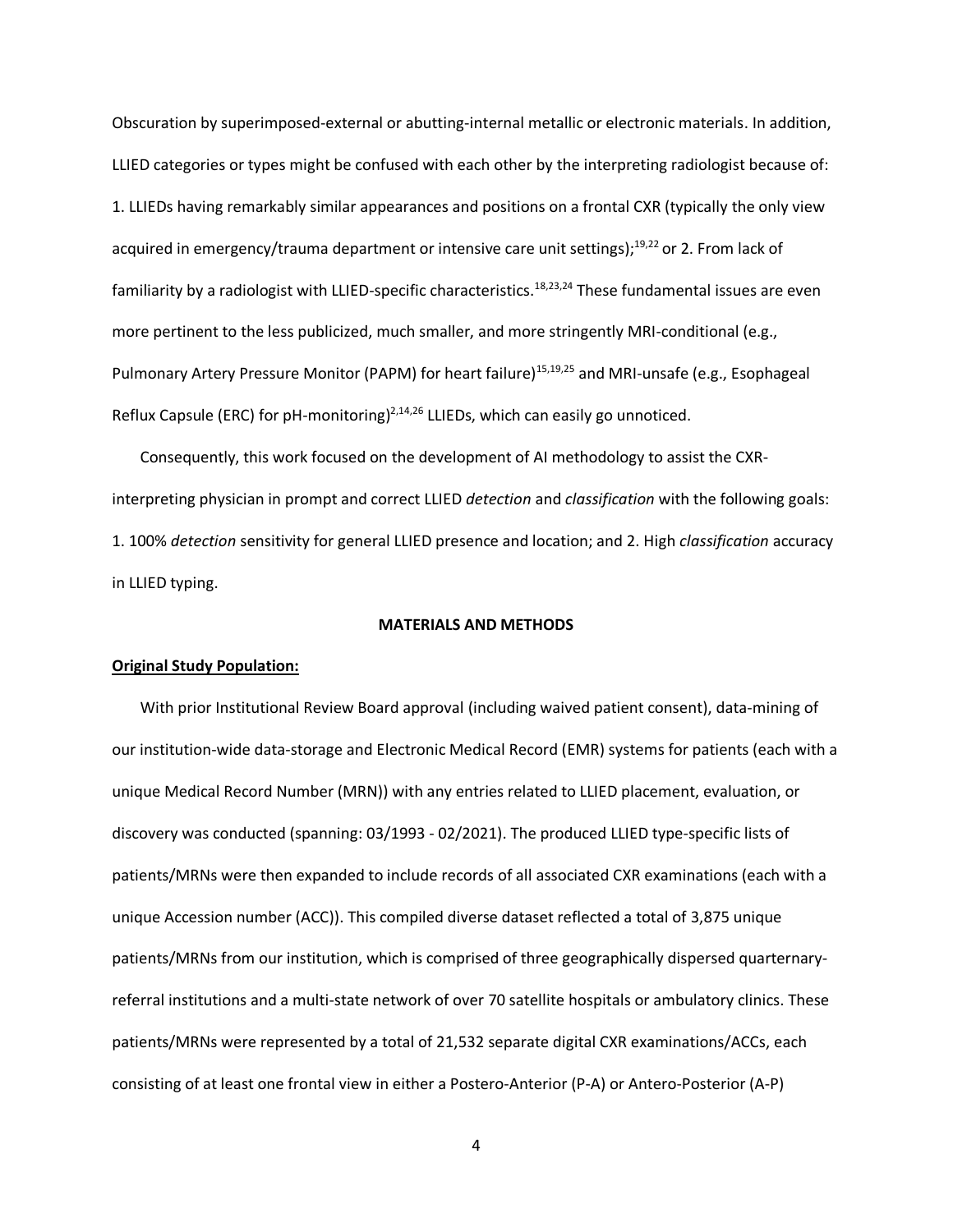projection. All resultant 44,349 digital CXR images (91% frontal and 9% lateral) had been obtained to support standard-of-care by means of direct-digital radiology or computed radiology technologies $^{27}$ using a range of generations of 18 different manufactures of fixed and/or portable CXR systems.

For each patient/MRN, all available digital images per CXR examination/ACC (whether or not an LLIED was found to be present) were downloaded from the institution-wide "deconstructed" Picture Archiving and Communication System (PACS) [Radiology Information System: Radiant from Epic (Verona, WI); Vendor Neutral Archive system: Synapse from TeraMedica/Fujifilm Medical Systems USA, Inc. (Wauwatosa, WI); and Viewer: Visage Imaging from Pro Medicus Ltd (Richmond, Australia)] to a secure shared drive supporting a local Graphical User Interface (GUI)<sup>28</sup> with project-specific modifications of the underlying commercial software [MeVisLab from MeVis Medical Solutions AG (Bremen, Germany)].

All CXR images were reviewed by an cardiothoracic radiologist with 36 years of experience (also serving as project "ground-truth" expert) for basic cataloging, including appropriate categorizing of all frontal ("P-A/A-P") and Lateral ("Lat") views. When a CXR examination/ACC was represented by more than one P-A/A-P image (also Lat images, when applicable), all images were tentatively included for further consideration. However, conditions for immediate elimination included: 1. Duplicates or manipulated secondary captures of any image; and 2. Lack of evidence of an LLIED in the case of a Lat view. The resulting large image dataset was otherwise "real-world", without exclusion of images due to suboptimal image quality by any definition.

#### **Image Annotation:**

For image annotation using the GUI,<sup>28</sup> the "ground-truth" expert referred to the data-mined lists (relying on database and EMR corroboration, as needed) to delineate the specific LLIED types within the LLP (2 types), LLR (5 types), PAPM (only 1 type), and ERC (only 1 type) categories represented in the previously described 3,875-patient/MRN extraction [Appendix 1]. Based on expert confirmation of the presence of the expected entity, each P-A/A-P view demonstrating an LLIED was correspondingly labeled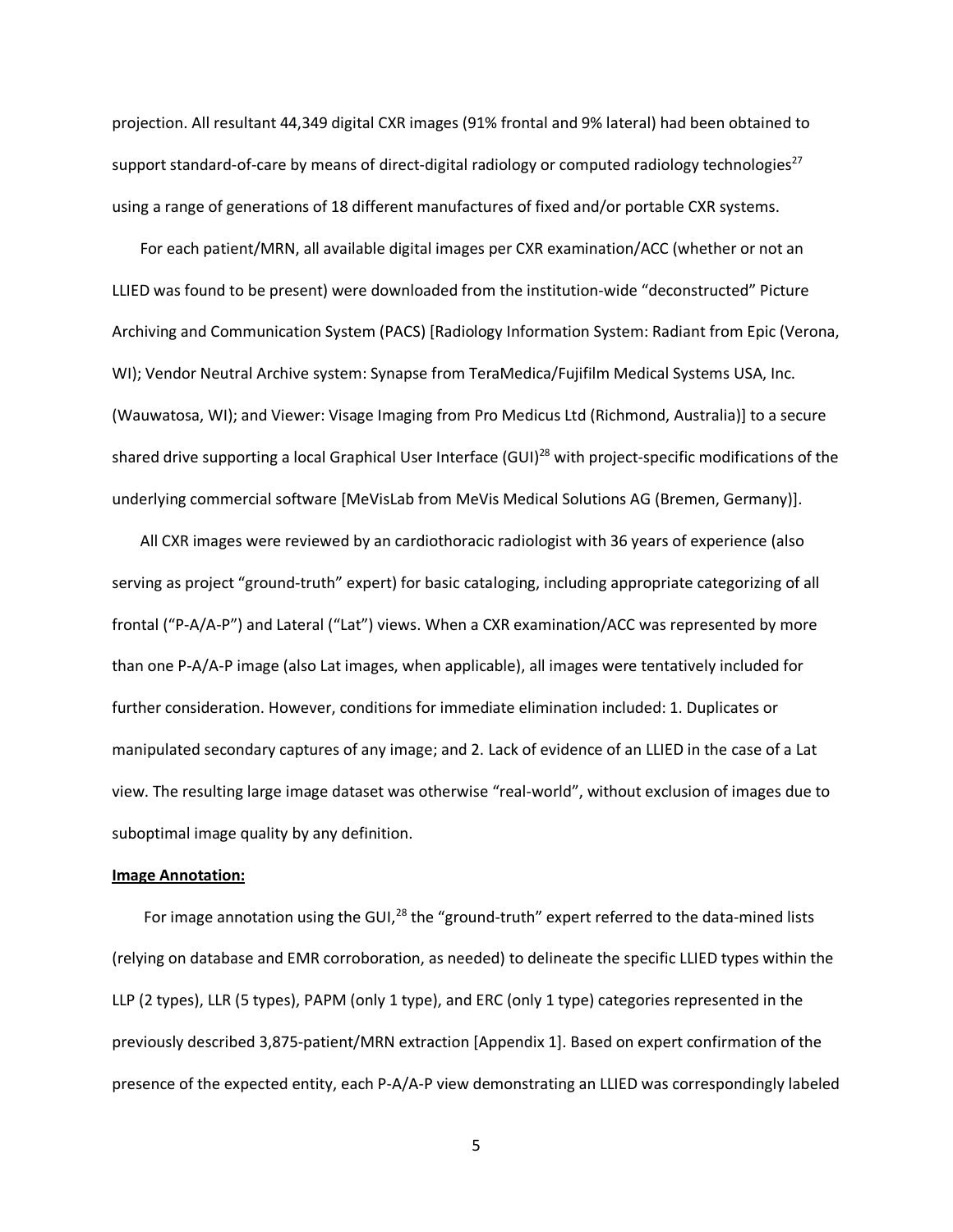using the highly interactive (positioning, sizing, labeling) color-coded Region-Of-Interest (ROI) capabilities of the GUI [Figure 1].



# **Figure 1: GUI for CXR Annotation.**

The GUI allows the user to define the position and size of color-coded ROIs to indicate LLEID category and type, as well as assign an internal image-quality grade. The concurrent counts of annotated ROIs, images, and patients per LLEID label are shown, and user-directed filtering based on any of the aforementioned parameters supports focused reviews or revisions by the user.

In order to expand the data-subset sizes to help ensure quality in AI model development, the

aforementioned provisionally acceptable Lat views were scrutinized by the "ground-truth" expert prior

to LLIED labeling for possible inclusion only in model Training and Validation. If a Lat projection of a

specific LLIED was considered (based on the absence of predetermined exclusion criteria [Appendix 2])

to be consistent with normal projectional variability often seen clinically on P-A/A-P views (e.g., due to

differing patient and/or LLIED positioning), it was appropriately annotated for potential future use in a

Training and Validation data subset [Appendix 3].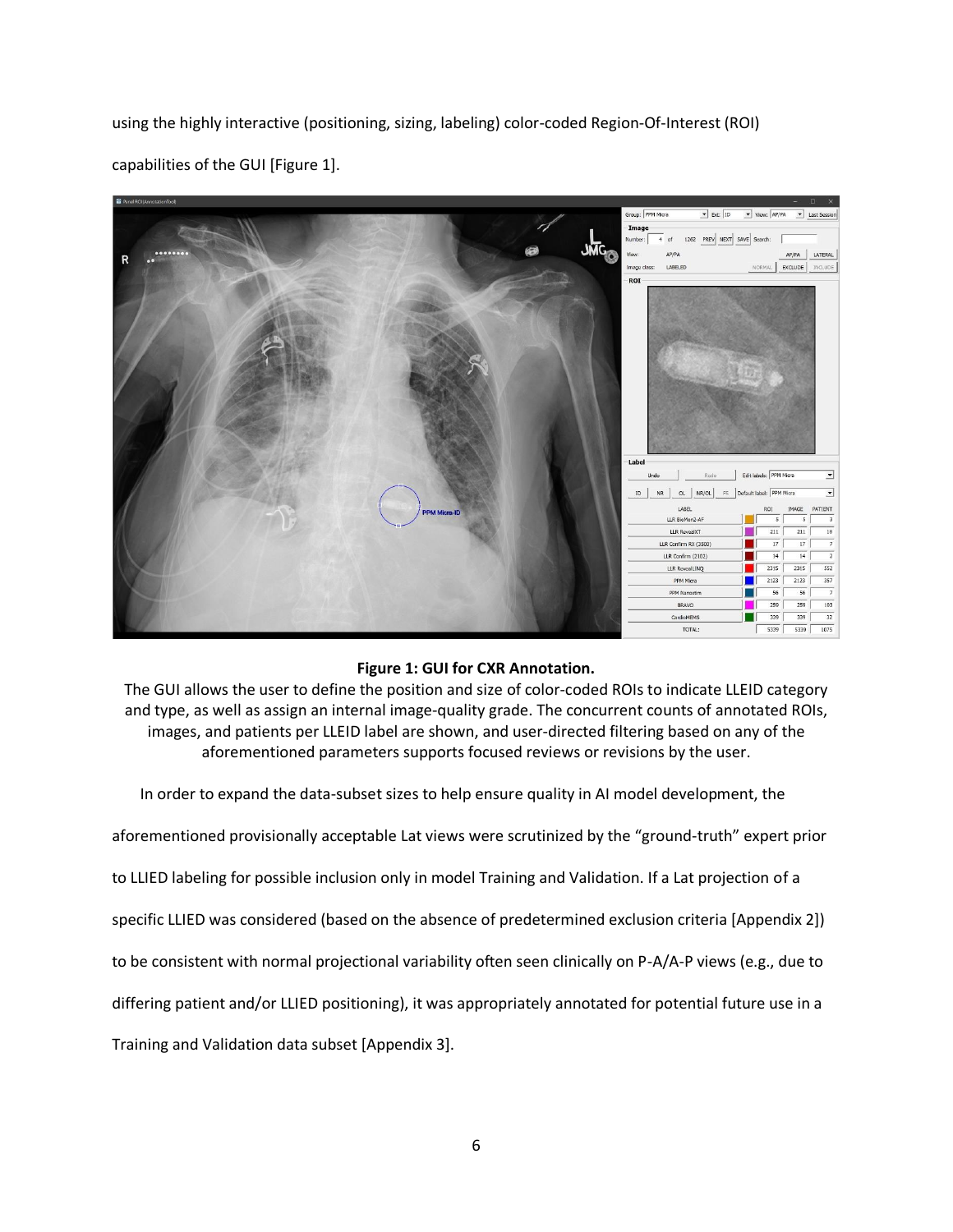During the placement of ROIs to label one or more of the 9 LLIED types on any CXR image (P-A/A-P or acceptable Lat), a basic quality grade reflecting LLIED general conspicuity and detail clarity was applied per ROI as follows: 1. Unequivocally diagnostic with high device visibility and delineation, supporting reliable *detection* with localization and then *classification* for identification ("ID"); 2. Potentially Non-Recognizable ("NR") for *detection*, moreover for *classification*, due to poor device visibility (e.g., from suboptimal radiographic technique or motion-related blurring); 3. ID, but with externally superimposed or internally abutting radio-opaque man-made objects, or with incomplete P-A/A-P view inclusion within CXR-image margins, causing significant Over-Lapping ("OL") with obscuration of device boundaries or internal characteristics; or 4. Combined NR and OL ("NR&OL"). All ROIs, including those with suboptimal grades (i.e., graded NR, OL, or NR&OL), were included in AI model Training, Validation, and Testing processes.

#### **AI Model Development:**

#### **AI Technical Infrastructure:**

AI model development utilized several secure on-site Graphics Processing Unit (GPU) [Nvidia (Santa Clara, CA)]-dependent systems. Image-data curations and initial phases of model development relied on: 1. One workstation containing two GPUs [2 RTX 8000] with 96 GB total video memory, 128 GB system memory, 12 TBs of disk storage, and a 2 TB of SSD drive for OS Support (Windows 10); and 2. Two workstations containing a single GPU [RTX 8000] with 48 GB video memory, 128 GB system memory, 18 TBs of disk storage, and a 2TB SSD drive for Operating System Support (Windows 10).

For the final AI model Training, Validation, and Testing, a high-end eight-GPU system [DGX A100 from Nvidia (Santa Clara, CA)] was employed.

## **AI Model Development Population:**

Ultimately, after the incorporation of only those patients/MRNs demonstrating CXR evidence of an LLIED at some point, 2,775 of the originally extracted 3,875 patients/MRNs were excluded. Thus, the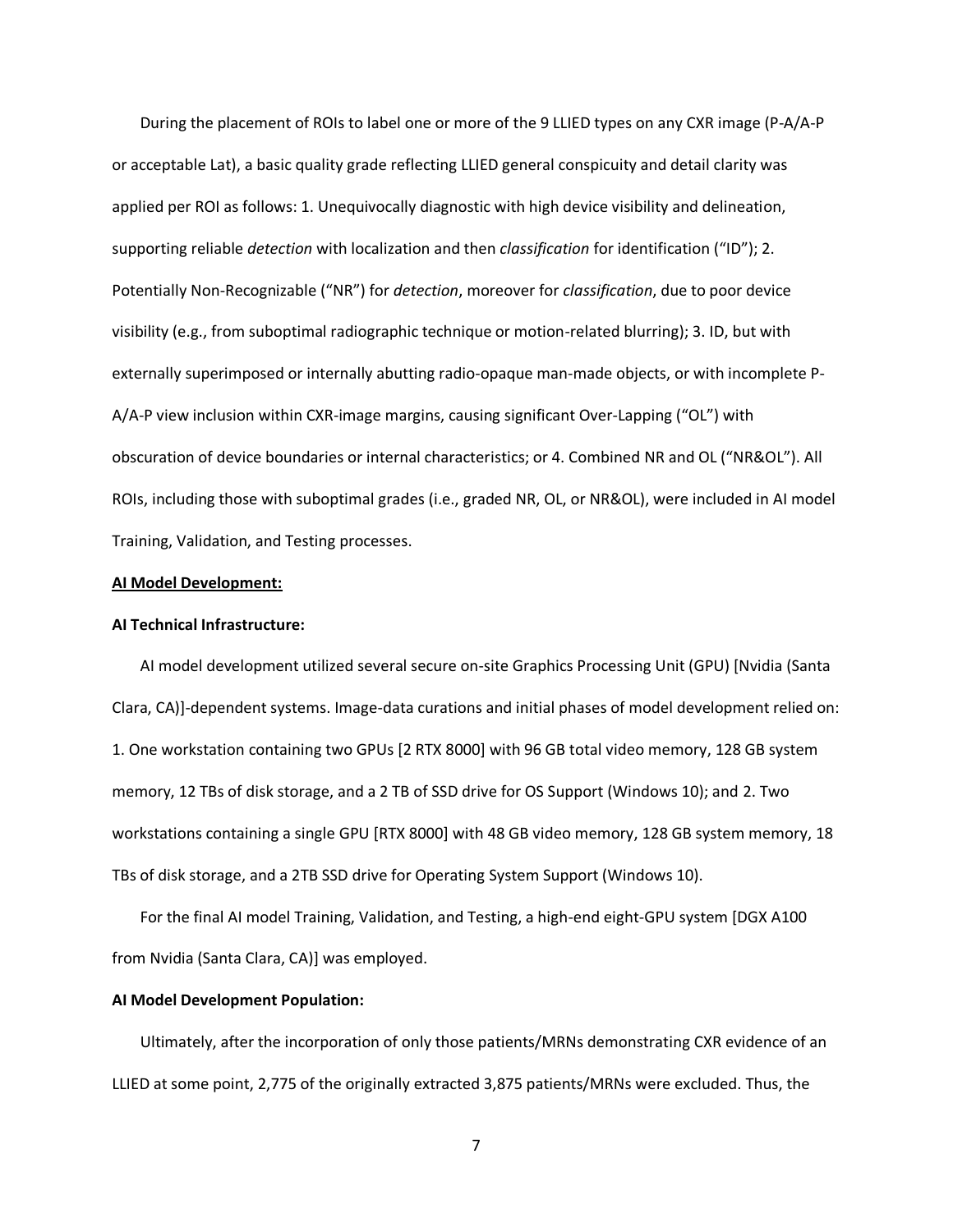resulting AI Model Development Population consisted of the remaining screened 1,100 unique patients/MRNs, represented by: 1. 3,553 examinations/ACCs, 2. 4,871 annotated digital CXR images, and 3. 4,924 LLIED ROIs (with ROI quality grades of: 3,763 (76%) ID; 579 (12%) NR; 472 (10%) OL; and 110 (2%) NR&OL).

| Table 1: AI Model Development Population Distribution                                                                                                                                                                                                                                                                                                                                                                             |                 |                   |                 |  |  |  |  |
|-----------------------------------------------------------------------------------------------------------------------------------------------------------------------------------------------------------------------------------------------------------------------------------------------------------------------------------------------------------------------------------------------------------------------------------|-----------------|-------------------|-----------------|--|--|--|--|
|                                                                                                                                                                                                                                                                                                                                                                                                                                   | <b>Training</b> | <b>Validation</b> | <b>Testing</b>  |  |  |  |  |
| Patients/MRNs                                                                                                                                                                                                                                                                                                                                                                                                                     |                 | 80%               | 20%             |  |  |  |  |
| $(n=1,100)$                                                                                                                                                                                                                                                                                                                                                                                                                       |                 | (n=877*)          | (Total: n=223*) |  |  |  |  |
| Examinations/ACCs                                                                                                                                                                                                                                                                                                                                                                                                                 | 75%             | 25%               | 100%            |  |  |  |  |
| (n=3,553)                                                                                                                                                                                                                                                                                                                                                                                                                         | $(n=2,110**)$   | $(n=710**)$       | $(n=752)$       |  |  |  |  |
| <b>CXR Images</b>                                                                                                                                                                                                                                                                                                                                                                                                                 | 100%            | 100%              | 100%            |  |  |  |  |
| $(n=4,871***)$                                                                                                                                                                                                                                                                                                                                                                                                                    | $(n=3,006)$     | $(n=1,019)$       | $(n=874)$       |  |  |  |  |
| Original ROIs                                                                                                                                                                                                                                                                                                                                                                                                                     | 100%            | 100%              | 100%            |  |  |  |  |
| $(n=4,924***)$                                                                                                                                                                                                                                                                                                                                                                                                                    | $(n=3,027)$     | $(n=1,019)$       | $(n=878)$       |  |  |  |  |
| $\ast$<br>Subsequent transfer of sufficient Patients/MRNs from Training/Validation subpopulation to Testing set, as<br>needed, to achieve some representation of all LLIED types in Testing<br>$***$<br>Subsequent exchange of a few Examinations/ACCs for more optimal balance per labeled ROI<br>$\mathbf{r}$ , and $\mathbf{r}$ , and $\mathbf{r}$ , and $\mathbf{r}$ , and $\mathbf{r}$ , and $\mathbf{r}$ , and $\mathbf{r}$ |                 |                   |                 |  |  |  |  |

\*\* Exceeds the number of Examinations/ACCs due to multiple images per study

\* Exceeds the number of CXR Images due to multiple ROIs per image

For optimal use of the AI Model Development Population, the following standard approach to data distribution was used [Table 1]<sup>29</sup>: 1. 80% of patients/MRNs were randomly selected to support only Training or Validation; the remaining 20% (with associated CXR examinations/ACCs) were preserved and, thus, avoided any patient-memory during their use which was restricted to Testing; and 2. Within the Training/Validation sub-population of patients/MRNs, associated CXR examinations/ACCs (considered distinctly different events due to variations in: date/time or site of examination, patient clinical status, patient position or inspiration, and/or radiographic system or parameters) were pooled before being randomly distributed to form the: 1. Training dataset, consisting of 75% of unique examinations/ACCs; and 2. Validation dataset, containing the remaining 25% of unique examinations/ACCs. Using this format, ROIs were distributed per specific label for LLIED type. However, in the infrequent instance of insufficient numbers of different patients/MRNs per LLIED type (often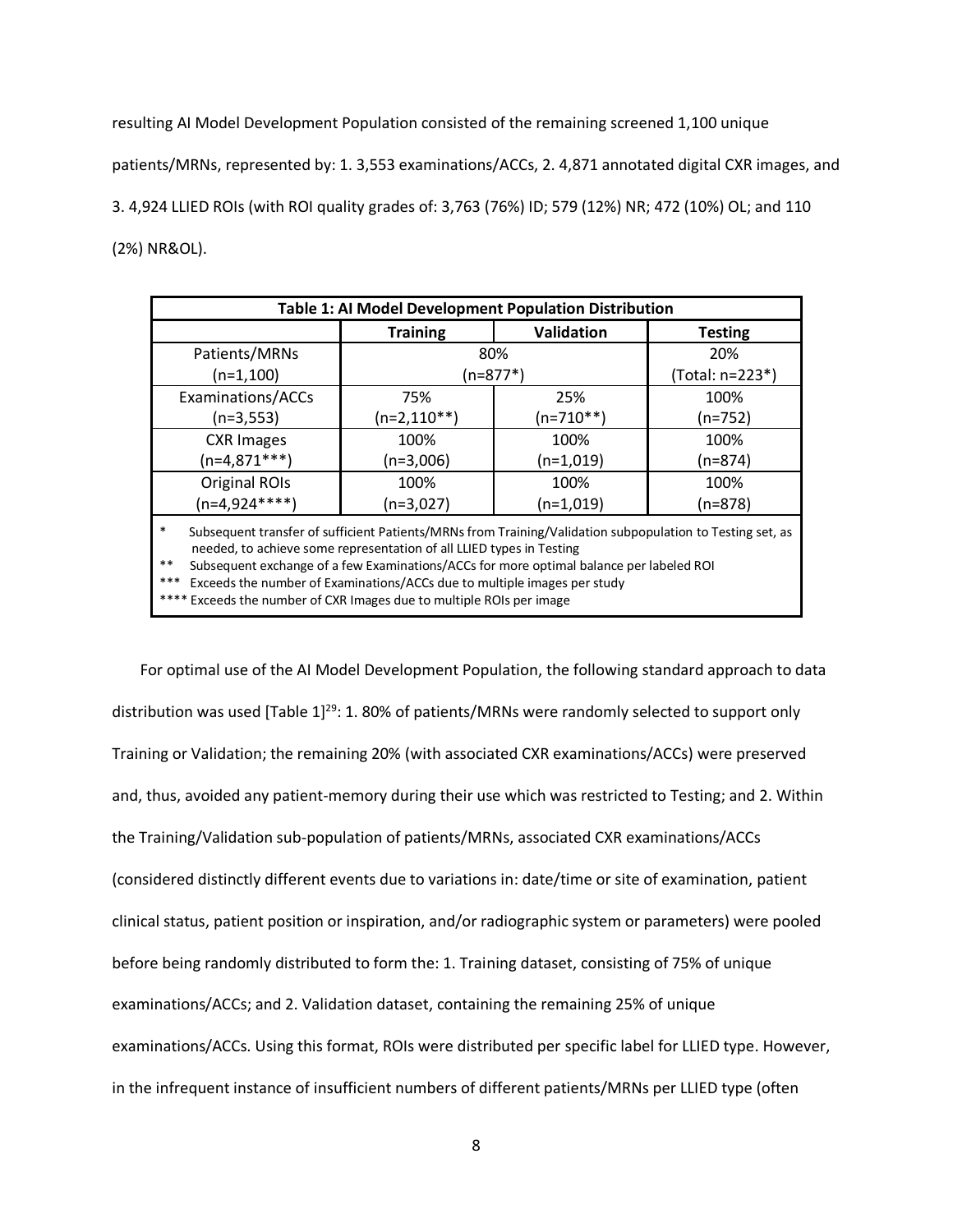legacy LLIEDs) to support the patient-based 80:20 split, an exception was permitted. In such cases, the available few patients/MRNs could be represented in either Training (and possibly also Validation) or Testing, as long as there were sufficient numbers of distinctly different ACCs (e.g., 1 patient/MRN with 2 examinations/ACCs used only in Training and a different patient/MRN with 1 examinations/ACC used only in Testing) [Table 1]. When possible, any individual Training and Validation dataset-size imitations were alleviated by utilizing Lat-view ROIs as previously described [Appendix 3].<sup>29</sup> In addition, dataset-size imbalances were corrected through additional expansions using unique ROI variants generated by traditional image-augmentation techniques (consisting of permutations of ROI vertical flipping, horizontal flipping, width shifting (±20%), height shifting (±20%), channel shifting (±20%), shearing ( $±20%$ ), zooming ( $±20%$ ) and rotation ( $±20$  degrees)) [Appendix 3].<sup>42</sup>

Hence, we were able to classify even LLIED types with limited sample sizes (often legacy LLIEDs) during model development.

## **AI Model Training, Validation, and Testing:**

A 2-Tiered approach to AI model development was used: 1. First, to emphasize the *detection* of the general presence and location of any LLIED, and then 2. Second, to support *classification* of the specific type of LLIED represented if an LLIED had been detected. Ultimately, this led to the development of our cascading neural network methodology. For both Tiers of this methodology, all model preparation was performed using Keras-2.1.4<sup>30</sup> with TensorFlow-1.15.<sup>31</sup> The initial learning rate was 0.001 on a stochastic gradient descent optimizer<sup>32</sup> with a batch size of 16; re-training was terminated after 100 epochs. During the Training and Validation process, model performance (monitoring binary cross-entropy) on the Validation set was observed per epoch with preservation of the model of highest performance accuracy to that point; if the Validation accuracy increased in subsequent epochs, the model was updated. Tier 1: LLIED *Detection*: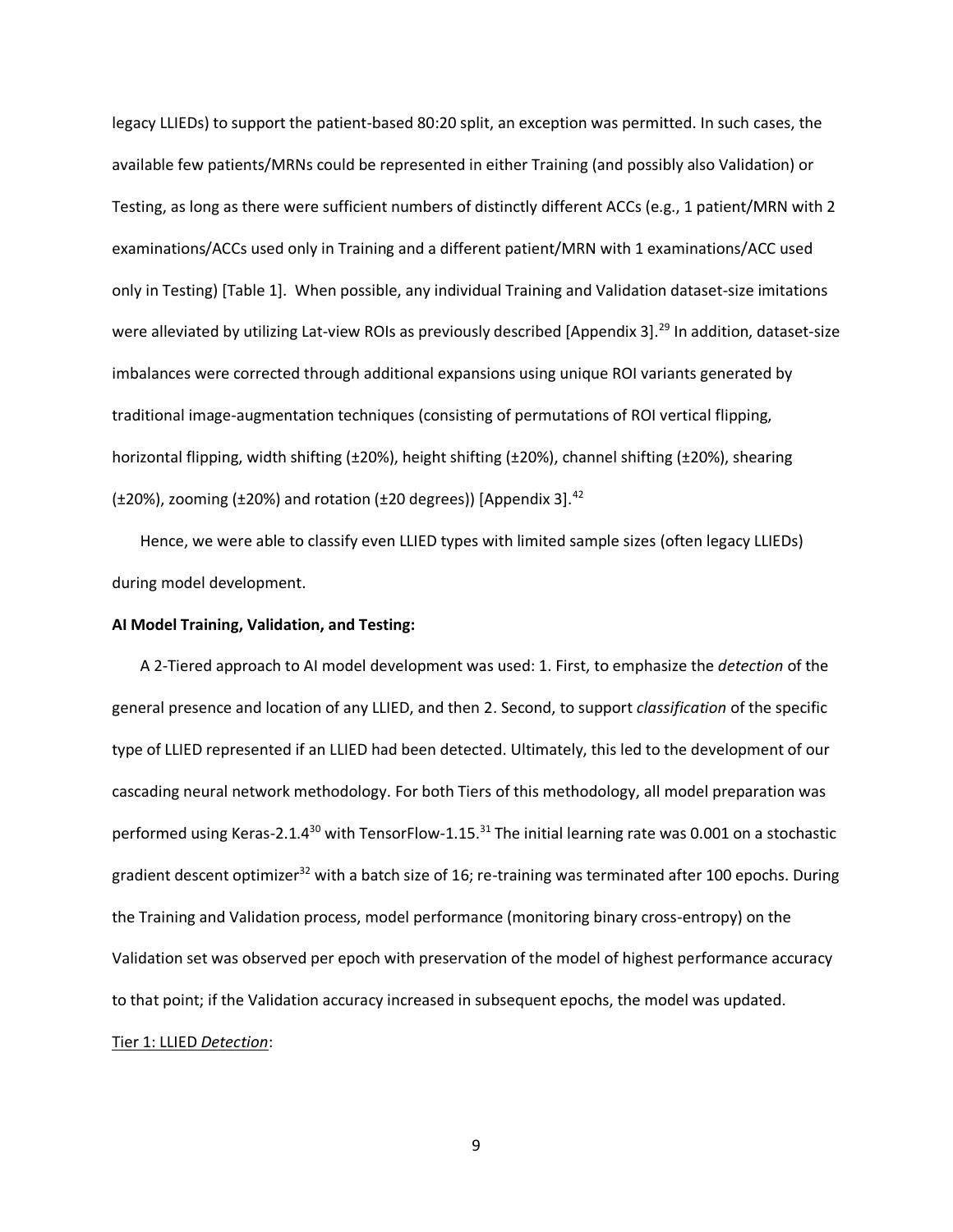For the *detection* with localization of any LLIED-related ROIs, a Region-based Convolutional Neural Network (R-CNN) was used. To that end, Faster R-CNN ResNet-50 FPN<sup>33,34</sup> was specifically selected as the base algorithm, pre-trained on the MS COCO<sup>35</sup> 2017 dataset, and fine-tuned using 1-class (i.e., all LLIEDs together forming a single class) Training and Validation datasets [Appendix 3]. Inherent to this method was the output of inference results as Generated Bounding Boxes (GBBs).

Promoting a prerequisite mandate to detect all LLIEDs and miss none, probability threshold reductions from the standard 0.50 level were made, as needed, to overcome suboptimal image quality and achieve the desired 100% *detection* sensitivity in the Validation dataset prior to Testing. The consequential disadvantage was the expected excessive production of GBBs with high numbers of falsely positive inference results and the resulting poor positive prediction. However, to avoid in advance the likely inference output of extremely large and/or highly asymmetrical GBBs compromising localization, a GBB size/shape output filter was applied; this filter restricted output-GBB size to 15–120 mm in either dimension with an aspect ratio of 0.7–1.4 [Figure 2]. In addition, Non-Maximum Suppression was applied to suppress overlapping of GBBs with Intersection over Union (IoU)<sup>36</sup> greater than 0.4 [Figure 2].



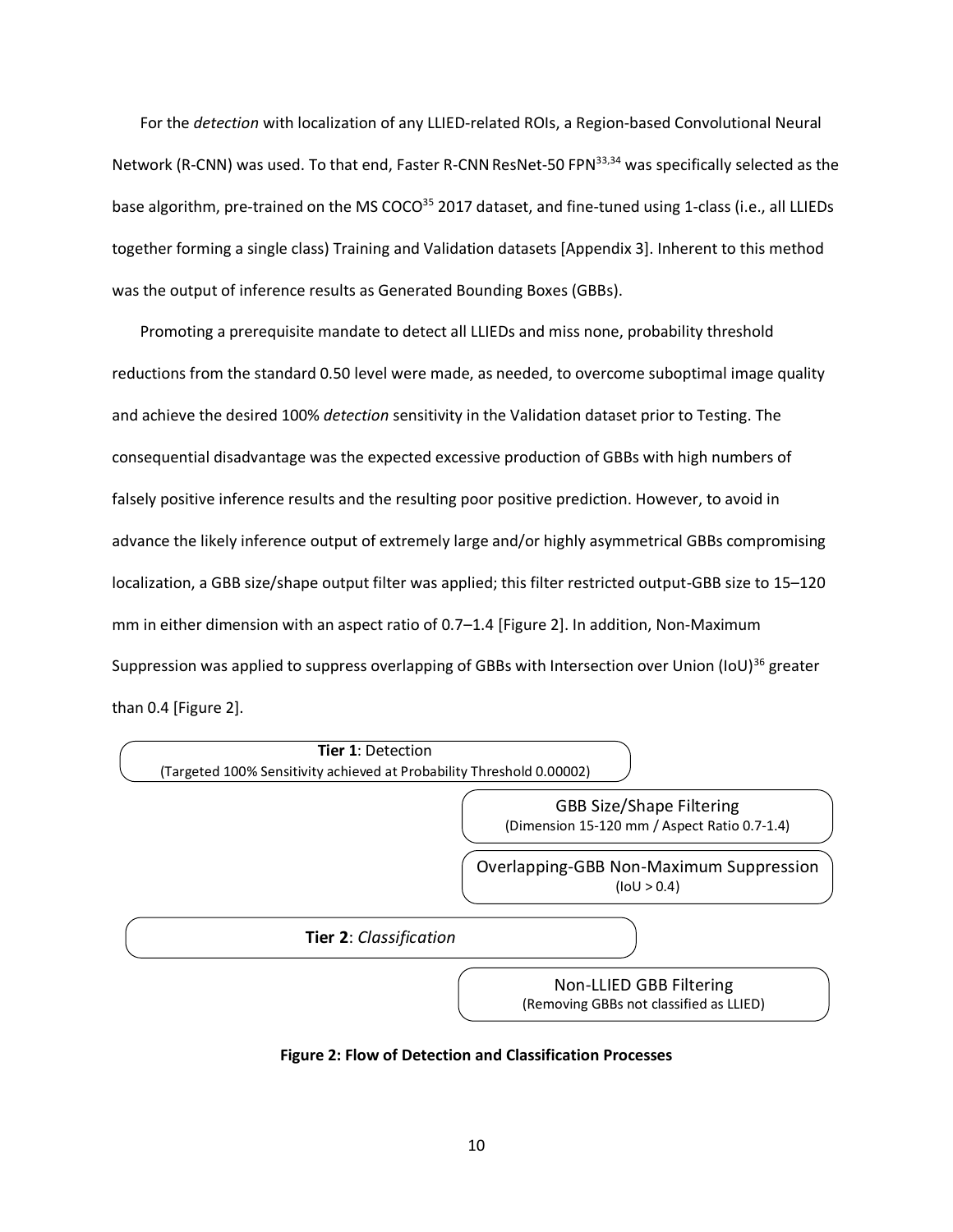For LLIED *detection* a: 1. True Positive (TP) inference result was recorded when a GBB overlapped with a ground-truth LLIED-related ROI at  $I_0 \cup I_2$  o.5; 2. False Positive (FP) resulted from a GBB not overlapping at IoU  $\geq$  0.5; and 3. False Negative (FN) resulted from the failure to create a GBB. Based on insights from the *detection* sensitivity evaluation of the Validation set in the first model (i.e., based on Faster R-CNNResNet-50 FPN), the probability threshold was reduced from the standard level of 0.50 to 0.00002 prior to Testing to achieve the targeted *detection* sensitivity of 100% (i.e., recall value = 1.00).

## Tier 2: LLIED-Type *classification*

With the combined goals of: 1. Reducing the number of false-positive results from Tier 1; and 2. Supporting maximal *classification* of the specific LLIED types, all LLIED *detection*-related GBBs were then classified using a multi-class CNN based on Inception V3.<sup>37</sup> Following transfer learning of initial weights derived from the ImageNet dataset to the base CNN,<sup>38</sup> its final layers were replaced by a fully connected layer of 1024 nodes in a ReLU activation unit,<sup>39</sup> followed by sigmoid output functions for multi-class classification.<sup>40,41</sup> The model weights were fine-tuned using ground-truth ROIs for the 9-class classifier (per specific LLIED type).

For per-case assignment of the LLIED-type, as determined by the classifier, the inference label on the GBB demonstrating the greatest IoU (≥ 0.5) with the ground-truth LLIED-related ROI was used.<sup>36</sup> **Statistical Analysis:**

As part of standard analysis of Testing results related to general LLIED *detection* in Tier 1, Precision-Recall Curves were plotted to reflect the basic comparison between the AI model output and "groundtruth" expert determinations [Figure 3].<sup>43, 44</sup>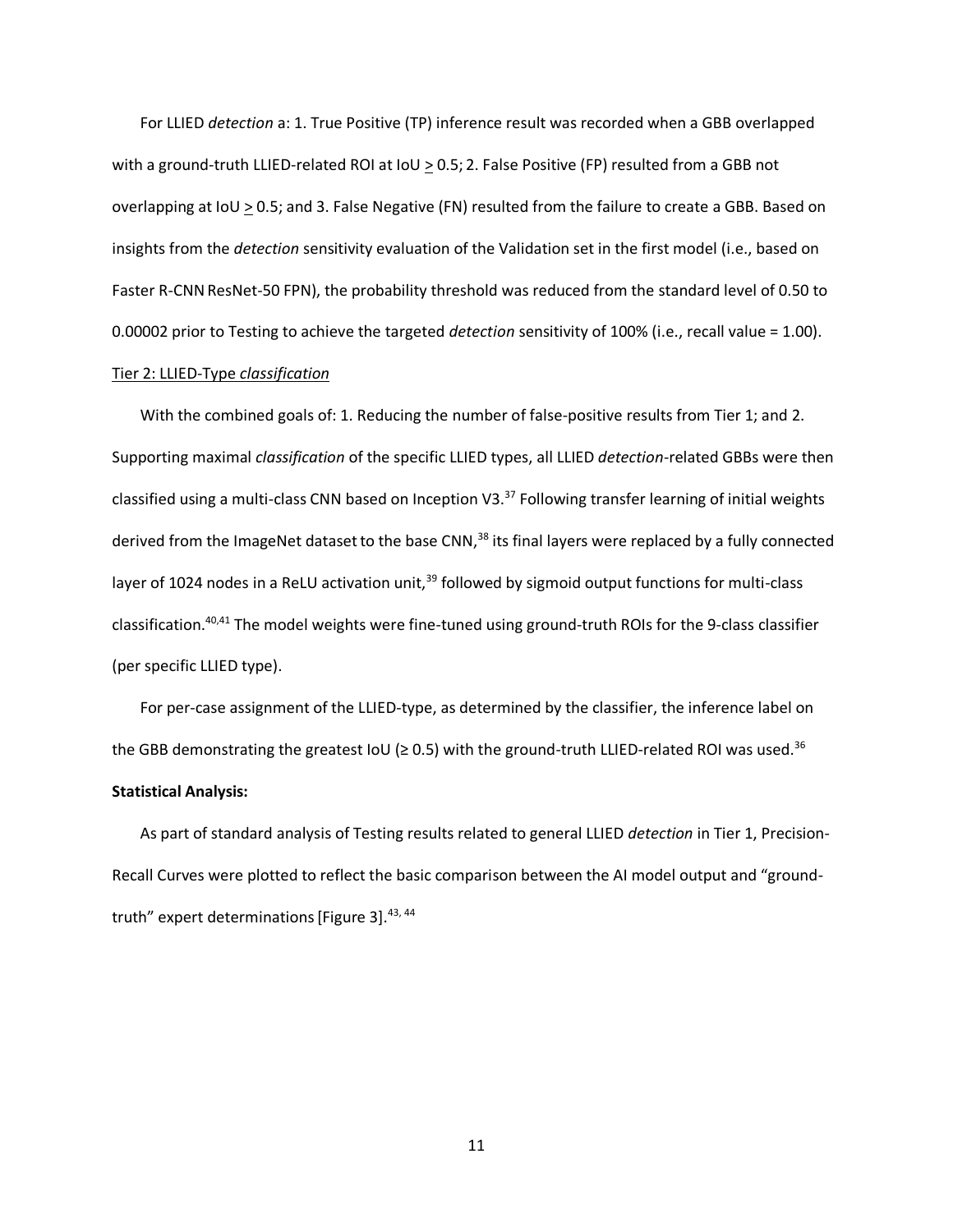

**Figure 3: Precision-Recall Curve for 2-Class Detection Model in Tier 1**. Average Precision (AP) is indicated.

Tier-2 assessment of the discrimination performance of the AI model for multi-classifier *classification* used the Area Under the Receiver Operating Characteristic Curve (AUC ROC) methodology. 45-47

## **RESULTS**

# **Model LLIED** *Detection***:**

Along with the achievement of 100% LLIED *detection* sensitivity in the Testing set [Table 2], the required decreased probability threshold of 0.00002 for the first model resulted in increasing numbers of GBBs (including overlapping TPs or non-overlapping FPs) per LLIED-related ROI (average GBB per detected-LLIED ROI: 950/853 = 1.1 at threshold 0.50, increasing to 5,359/878 = 6.1 at threshold 0.00002).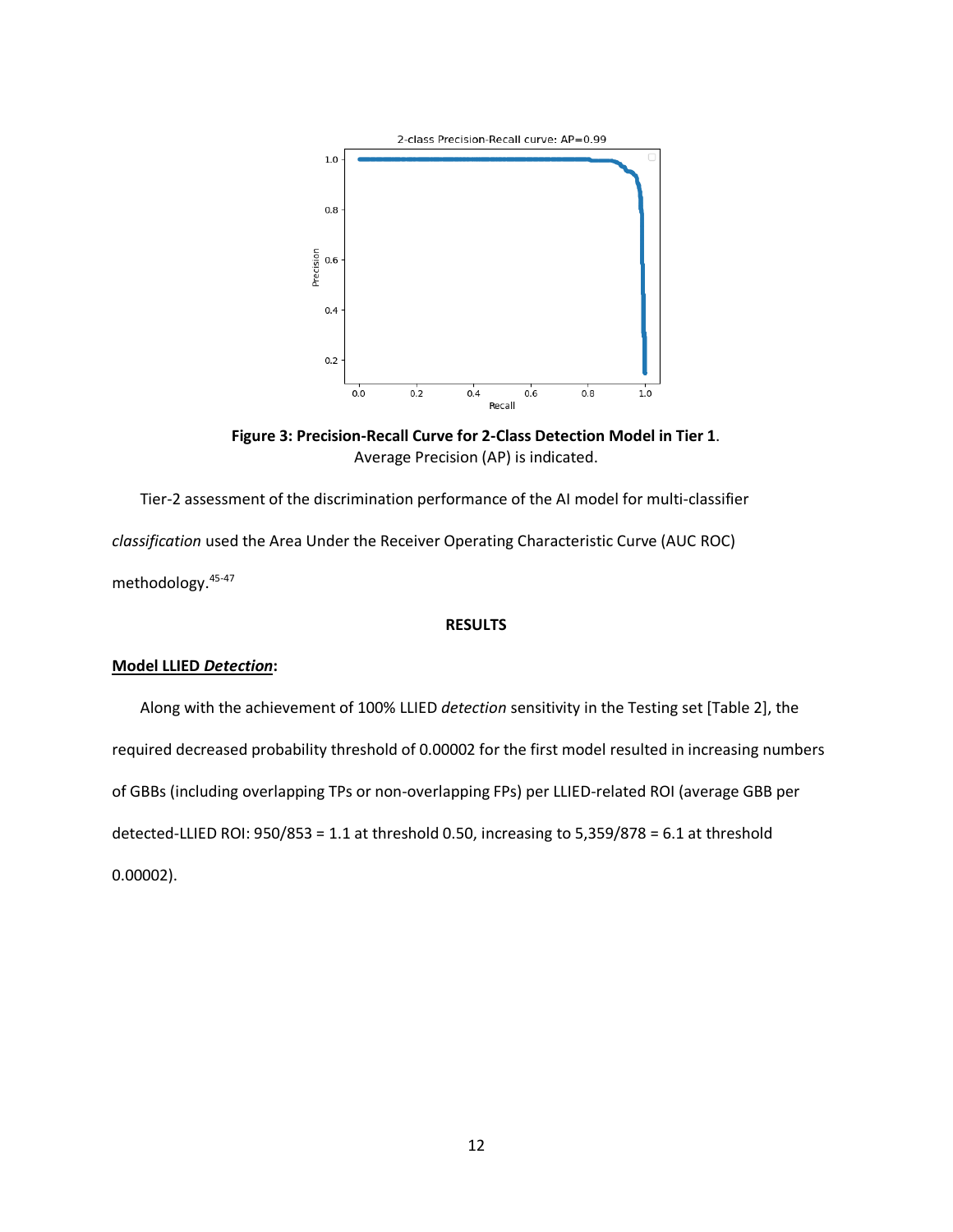| Table 2: Tier-1 Testing Results - LLIED Detection                                                    |                                 |             |     |       |      |                           |                |                                      |                                 |
|------------------------------------------------------------------------------------------------------|---------------------------------|-------------|-----|-------|------|---------------------------|----------------|--------------------------------------|---------------------------------|
| <b>LLIED-Related</b><br><b>ROIS</b>                                                                  | Probability<br><b>Threshold</b> | <b>GBBs</b> |     |       |      | <b>ROIS</b><br>Undetected |                | <b>Detection</b><br><b>Precision</b> | <b>Detection</b><br>Sensitivity |
|                                                                                                      |                                 | Total       | ТP  | FP    | (FN) | $(TP/(TP+FP))$            | $(TP/(TP+FN))$ |                                      |                                 |
| 878                                                                                                  | 0.50                            | 950         | 853 | 97    | 25   | 0.90                      | 0.97           |                                      |                                 |
|                                                                                                      | $0.00002$ *                     | 5,359       | 878 | 4,481 | 0    | 0.16                      | 1.00           |                                      |                                 |
| Probability Threshold: Probability threshold for LLIED-related ROI detection                         |                                 |             |     |       |      |                           |                |                                      |                                 |
| <b>GBB: Generated Bounding Box</b>                                                                   |                                 |             |     |       |      |                           |                |                                      |                                 |
| TP: True Positive inference result when a GBB overlapped an LLIED-related ROI at IoU > 0.5           |                                 |             |     |       |      |                           |                |                                      |                                 |
| FP: False Positive inference result when a GBB did not overlap an LLIED-related ROI at $IoU \ge 0.5$ |                                 |             |     |       |      |                           |                |                                      |                                 |
| FN: False Negative result from the failure to create a GBB for an LLIED-related ROI                  |                                 |             |     |       |      |                           |                |                                      |                                 |
| * Probability threshold applied for GBB in Tier-1 Testing                                            |                                 |             |     |       |      |                           |                |                                      |                                 |

## **Model LLIED-Type** *Classification***:**

With the goal of achieving maximal LLIED-type *classification* accuracy following the initial mandatory

*detection* of all LLIEDs, the second model was used as a multi-classifier. After classifying the 5,359-GBB

output from Tier-1 Testing, the number of FP GBBs was decreased by 3,462 GBBs (via initial *classification*

as non-LLIEDs) while the mandated 100% *detection* sensitivity was preserved [Table 3]. Thus, no LLIED-

related ROIs were missed and, of those classified as LLIED types, the *classification* assignments were

correct in 868 of 878 or 98.9% of LLIED-related ROIs.

| Table 3: Tier-2 Testing Results - LLIED-Type Classification |                                     |                           |                                      |                                        |      |      |  |
|-------------------------------------------------------------|-------------------------------------|---------------------------|--------------------------------------|----------------------------------------|------|------|--|
| <b>LLIED-Related</b><br><b>ROIS</b>                         |                                     | <b>GBB Classification</b> | <b>Detection</b><br><b>Precision</b> | <b>Detection</b><br><b>Sensitivity</b> |      |      |  |
| 878                                                         | <b>Total Tier-1 Output</b><br>5,359 |                           |                                      |                                        |      |      |  |
|                                                             | <b>Non-LLIED</b><br><b>LLIED</b>    |                           |                                      |                                        |      |      |  |
|                                                             |                                     | 1,897                     |                                      | 3,462                                  | 0.46 | 1.00 |  |
|                                                             | Correct                             | <b>Incorrect</b>          | <b>Confirmed</b>                     |                                        |      |      |  |
|                                                             | Type                                | Type                      | <b>Non-LLIED</b>                     | 4,481                                  |      |      |  |
|                                                             | 868 (98.9%)                         | $10(1.1\%)$               | 1,019                                |                                        |      |      |  |

AUCs for the *classification* of the LLIED-type were 0.92 for 1 type (an MRI conditional LLR type) and 1.00 for 8 types (including stringently MRI-conditional PAPM and MRI-unsafe ERC types) (Figure 4). When the 10 detected but misidentified cases (10/878 = 1.1% of all LLIED-related ROIs) were considered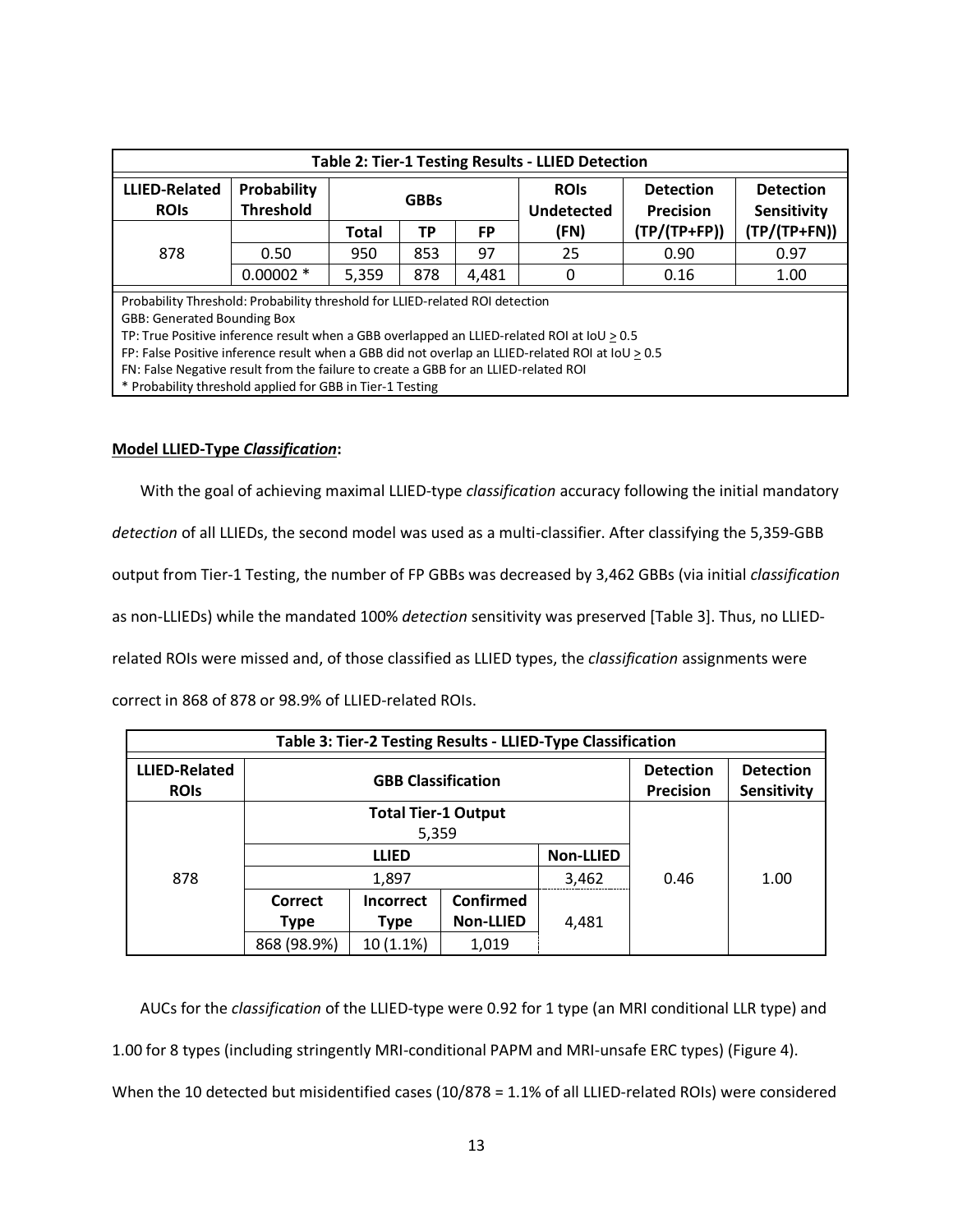further, the following characteristics were noted: 1. None involved the mis*classification* of either an MRI-stringently conditional PAPM or MRI-unsafe ERC LLIED; and 2. Eight cases of mis*classification* of an LLIED-related ROI could be attributed to suboptimal image-quality grades (4 NR&OL, 2 NR, and 2 OL).



**Figure 4: ROC Curve for Multi-Class Classification Model in Tier 2**.

#### **DISCUSSION**

In our study, we focused on developing AI methodology to potentially assist the physician interpreting a digital frontal CXR in the *detection* with localization, as well as *classification*, of a range of commonly implanted LLIEDs to support related pre-MRI safety screening. To our knowledge, this is the first reported achievement of an AI-based radiographic *detection* and *classification* system directed at the array of LLIEDs, ranging from MRI-conditional to MRI-unsafe, that may be found on CXR (at times incidentally) to be implanted in patients.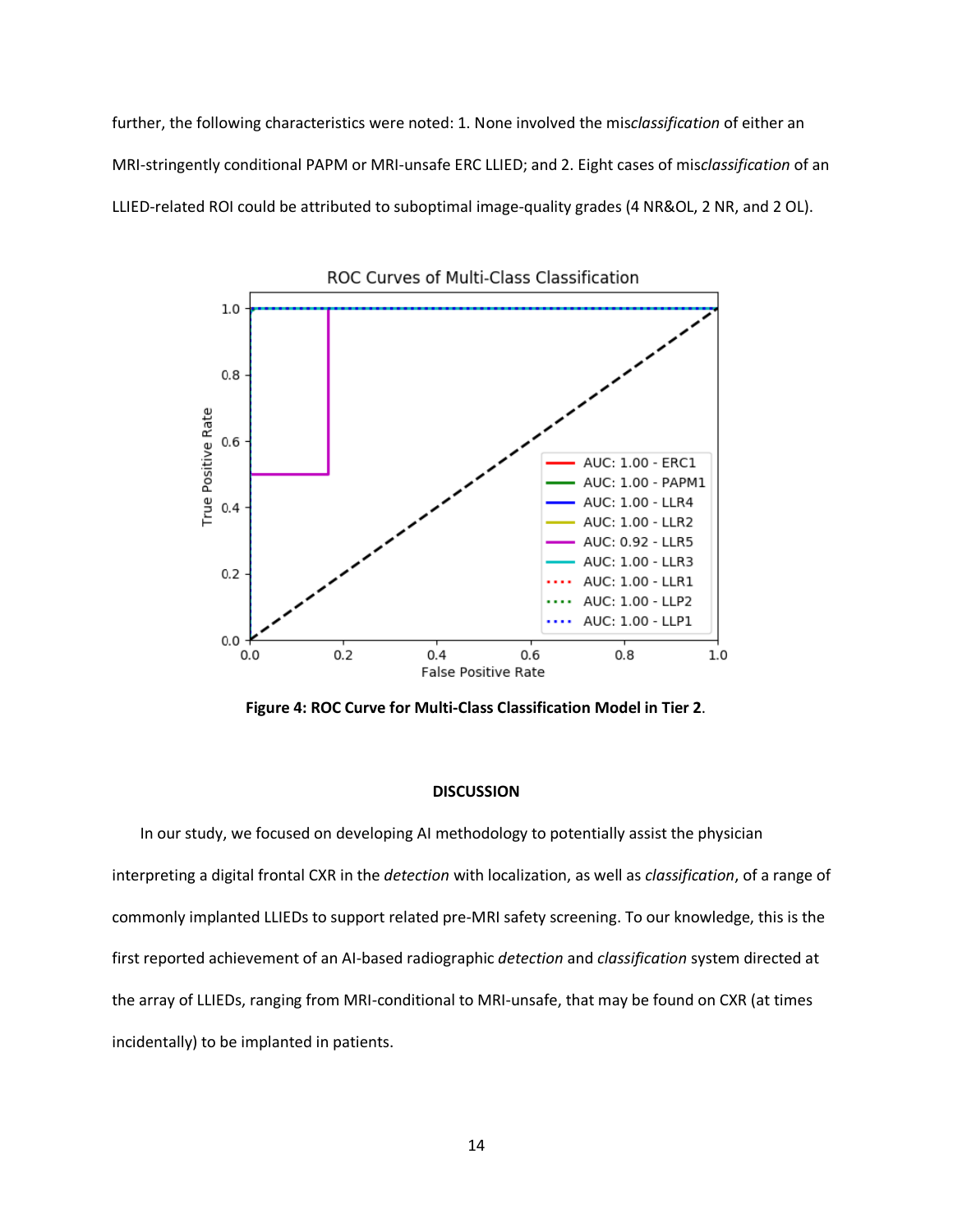Our developed cascading neural network methodology for AI model development first achieved in Tier 1 the pre-determined mandated *detection* and location of any LLIED with 100% sensitivity in the AI Model Development Population evaluation. To that end, a Faster R-CNN approach<sup>33,34</sup> was selected over other popular detection/localization approaches (e.g., YOLO<sup>48</sup>) due to the relative adequacy of its speed but its superior accuracy.<sup>49</sup> The reduction in probability threshold required to detect all LLIEDs produced multiple FP GBBs which were well compensated for by combined size/shape-based filtering and the strength of the multi-classifier in Tier 2 processing.

Next, in Tier 2, the methodology utilized an InceptionV3-based multi-class CNN as a multi-classifier to achieve very high *classification* accuracies of known LLIEDs (i.e., previously classified within a model) in the AI Model Development Population evaluation (i.e., AUCs = 0.92 for 1 type and 1.00 for 8 types). No cases of LLIED-type mis*classification* involved either an MRI-stringently conditional or MRI-unsafe type, and most mis*classification* cases could be attributed to suboptimal image quality.

The importance of continuous learning for AI-model improvement<sup>50</sup> was reinforced in this project. It is also crucial to recognize that this project was consistent with a real-world experience<sup>50</sup> by its: 1. Utilization of a large dataset representing multiple geographically dispersed sites; 2. The presence of all levels of general radiographic quality from multiple systems producing digital CXRs over almost 3 decades; and 3. Inclusion of all levels of LLIED image quality (with NR, OL, and NR&OL cumulatively accounting for 24% of the LLIED representations in the AI Model Development Population). Limitations:

There are limitations to our study. First, there is currently a need to execute our 2 cascading models at very low probability thresholds to prevent potentially failing to detect all LLIEDs due to suboptimal overall CXR image quality. This leads to the creation of additional GBBs potentially suggesting the presence of an LLIED in a nonLLIED case. A potential future consideration would be to adjust model parameters based on overall CXR image quality on a case-by-case basis. For example, if the overall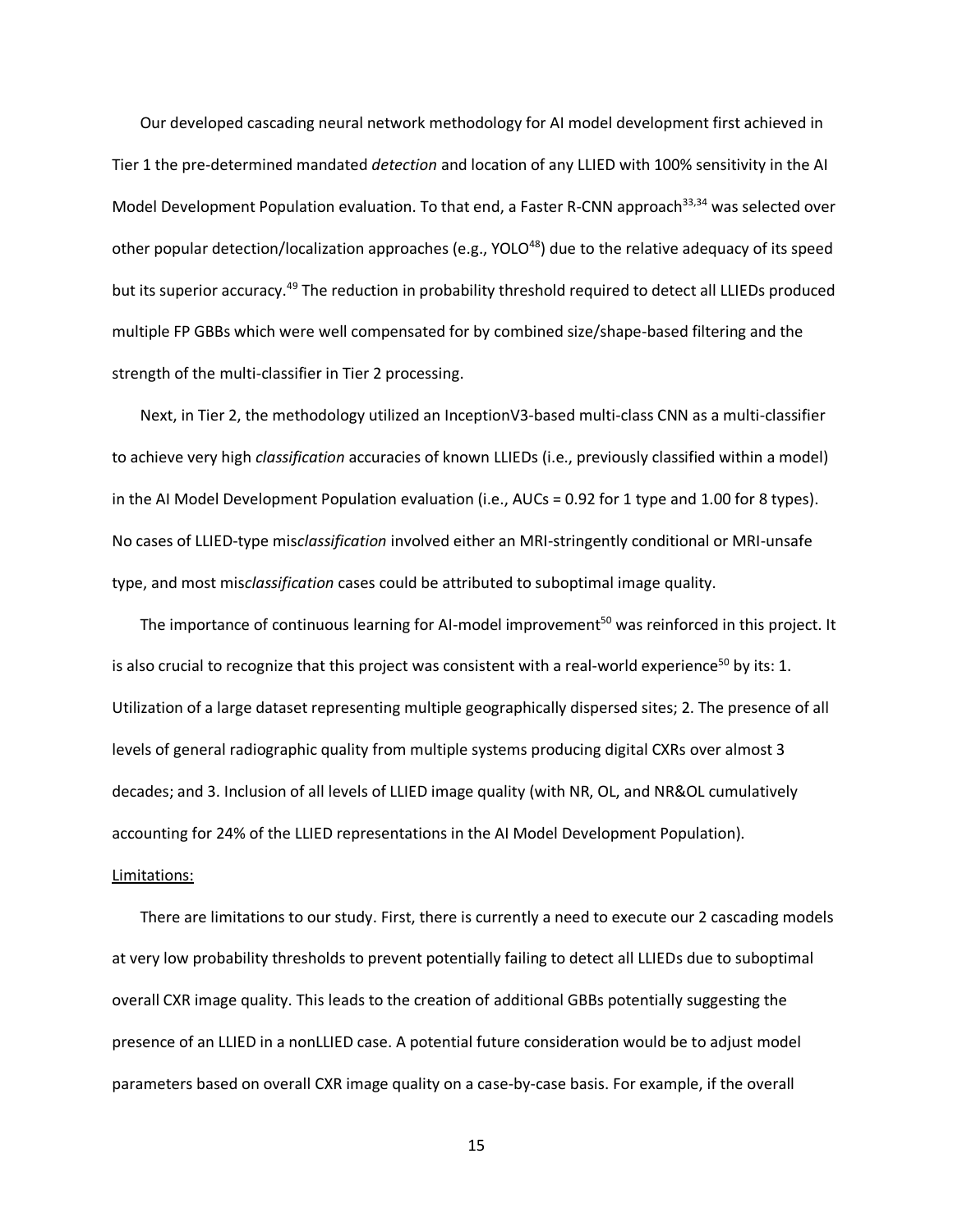signal-to-noise ratio is poor, the cascading models could be executed with lower probability thresholds; otherwise, thresholds could remain at a traditional 0.50. However, additional probability threshold adjustments might still be warranted even when the overall signal-to-noise ratio is good, but LLIEDs are obscured by adjacent or superimposed prominent soft tissues (e.g., in the lower chest or upper abdomen). Nonetheless, with the achievement and maintenance of 100% *detection* sensitivity, a fundamental priority in this project, such labor-intensive optimization of the user experience by further reduction in FP GBB display was left to future refinements during clinical deployment.

Second, while this work represents a single-institution experience with inherent potential population data bias (while the LLIEDs have set designs), it is important to recognize that the institution is comprised of many geographically dispersed clinical sites (approximately 75) which contributed over many years (almost 30) via a common IT infrastructure to create our large pooled Original Study Population (almost 4,000 patients, from which 1,100 within the AI Model Development Population had CXR examinations demonstrating LLIEDs). Despite the aforementioned population attributes controlling data bias, the resulting AI Model Development Population represented an abnormally high background prevalence of LLIEDs, potentially impacting positively on reported AI model performance.<sup>47</sup>

#### **Conclusion:**

This project successfully led to the development of AI methodology reaching important goals, including: 1. 100% *detection* sensitivity for general LLIED presence and location, and 2. High *classification* accuracy in LLIED typing and, by default, MRI-safety level determination.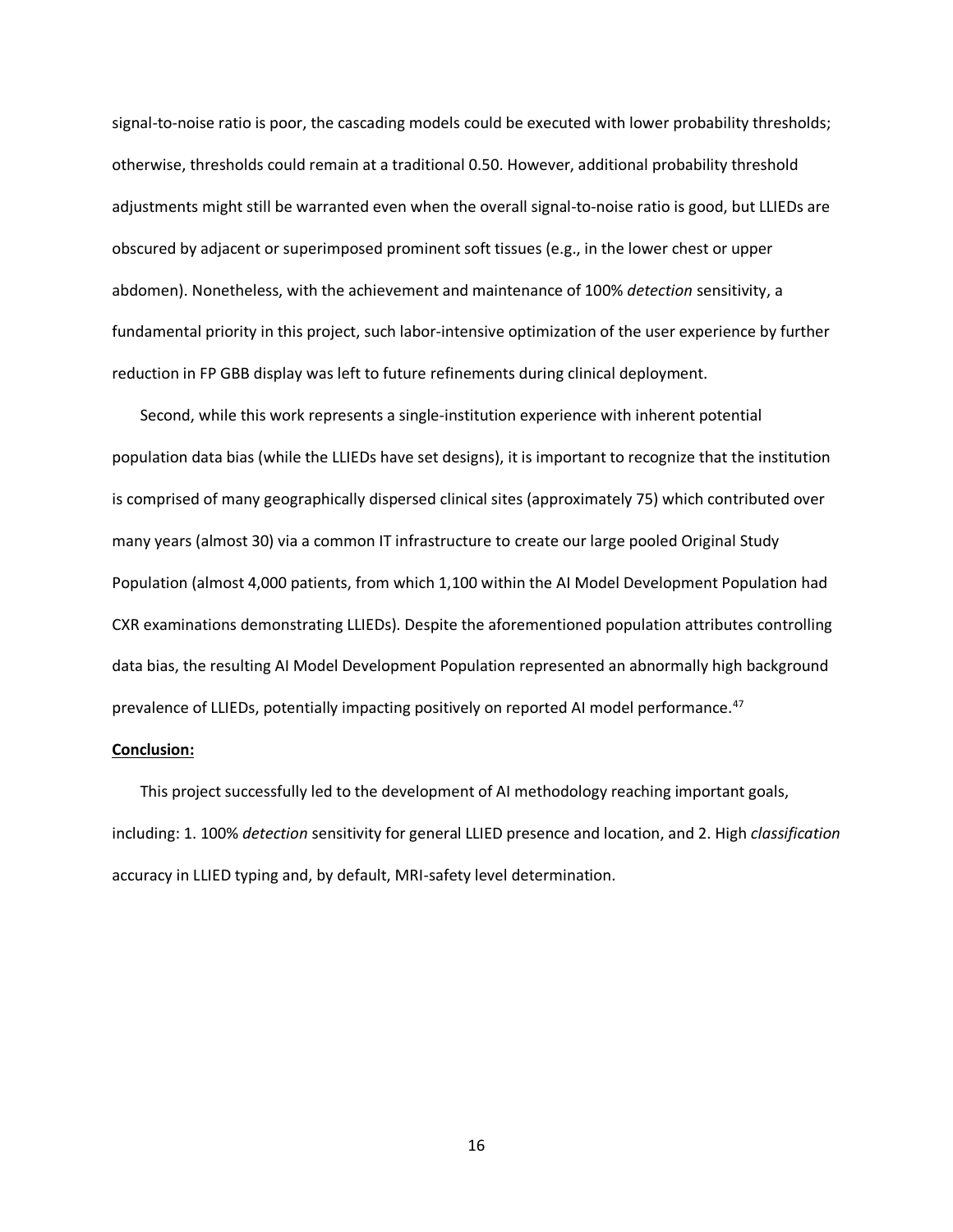# **REFERENCES**

- 1. Acha MR, Soifer E, Hasin T. Cardiac implantable electronic miniaturized and micro devices. micromachines (Basel). 2020 Sep 29;11(10):902. doi: 10.3390/mi11100902. PMID: 33003460; PMCID: PMC7600795.
- 2. Cao H, Landge V, Tata U, Seo YS, Rao S, Tang SJ, Tibbals HF, Spechler S, Chiao JC. An implantable, batteryless, and wireless capsule with integrated impedance and pH sensors for gastroesophageal reflux monitoring. IEEE Trans Biomed Eng. 2012 Nov;59(11):3131-9. doi: 10.1109/TBME.2012.2214773. Epub 2012 Aug 22. PMID: 22922690.
- 3. Kalin R, Stanton MS. Current clinical issues for MRI scanning of pacemaker and defibrillator patients. Pacing Clin Electrophysiol. 2005 Apr;28(4):326-8. doi: 10.1111/j.1540- 8159.2005.50024.x. PMID: 15826268.
- 4. Muthalaly RG, Nerlekar N, Ge Y, Kwong RY, Nasis A. MRI in patients with cardiac implantable electronic devices. Radiology. 2018 Nov;289(2):281-292. doi: 10.1148/radiol.2018180285. Epub 2018 Sep 25. PMID: 30251926.
- 5. Ahmed FZ, Morris GM, Allen S, Khattar R, Mamas M, Zaidi A. Not all pacemakers are created equal: MRI conditional pacemaker and lead technology. J Cardiovasc Electrophysiol. 2013 Sep;24(9):1059-65. doi: 10.1111/jce.12238. PMID: 24016320.
- 6. Shinbane JS, Colletti PM, Shellock FG. Magnetic resonance imaging in patients with cardiac pacemakers: Era of "MR Conditional" designs. J Cardiovasc Magn Reson. 2011 Oct 27;13(1):63. doi: 10.1186/1532-429X-13-63. PMID: 22032338; PMCID: PMC3219582.
- 7. Blessberger H, Kiblboeck D, Reiter C, Lambert T, Kellermair J, Schmit P, Fellner F, Lichtenauer M, Kypta A, Steinwender C, Kammler J. Monocenter Investigation Micra® MRI study (MIMICRY): feasibility study of the magnetic resonance imaging compatibility of a leadless pacemaker system. Europace. 2019 Jan 1;21(1):137-141. doi: 10.1093/europace/euy143. PMID: 29986008.
- 8. Soejima K, Edmonson J, Ellingson ML, Herberg B, Wiklund C, Zhao J. Safety evaluation of a leadless transcatheter pacemaker for magnetic resonance imaging use. Heart Rhythm. 2016 Oct;13(10):2056-63. doi: 10.1016/j.hrthm.2016.06.032. Epub 2016 Jun 29. PMID: 27374239.
- 9. Lee JZ, Mulpuru SK, Shen WK. Leadless pacemaker: Performance and complications. Trends Cardiovasc Med. 2018 Feb;28(2):130-141. doi: 10.1016/j.tcm.2017.08.001. Epub 2017 Aug 9. PMID: 28826669.
- 10. Yerra L, Reddy PC. Effects of electromagnetic interference on implanted cardiac devices and their management. Cardiol Rev. 2007 Nov-Dec;15(6):304-9. doi: 10.1097/CRD.0b013e31813e0ba9. PMID: 18090066.
- 11. MRI Safety The LIST.<http://www.mrisafety.com/List.html>
- 12. Indik JH, Gimbel JR, Abe H, Alkmim-Teixeira R, Birgersdotter-Green U, Clarke GD, Dickfeld TL, Froelich JW, Grant J, Hayes DL, Heidbuchel H, Idriss SF, Kanal E, Lampert R, Machado CE, Mandrola JM, Nazarian S, Patton KK, Rozner MA, Russo RJ, Shen WK, Shinbane JS, Teo WS, Uribe W, Verma A, Wilkoff BL, Woodard PK. 2017 HRS expert consensus statement on magnetic resonance imaging and radiation exposure in patients with cardiovascular implantable electronic devices. Heart Rhythm. 2017 Jul;14(7):e97-e153. doi: 10.1016/j.hrthm.2017.04.025. Epub 2017 May 11. PMID: 28502708.
- 13. Deshpande S, Kella D, Padmanabhan D. MRI in patients with cardiac implantable electronic devices: A comprehensive review. Pacing Clin Electrophysiol. 2020 Dec 7. doi: 10.1111/pace.14141. Epub ahead of print. PMID: 33283900.
- 14. BRAVO® pH Monitoring System[. https://www.ngpg.org/fullpanel/uploads/files/bravo](https://www.ngpg.org/fullpanel/uploads/files/bravo-patientbrochure.pdf)[patientbrochure.pdf](https://www.ngpg.org/fullpanel/uploads/files/bravo-patientbrochure.pdf)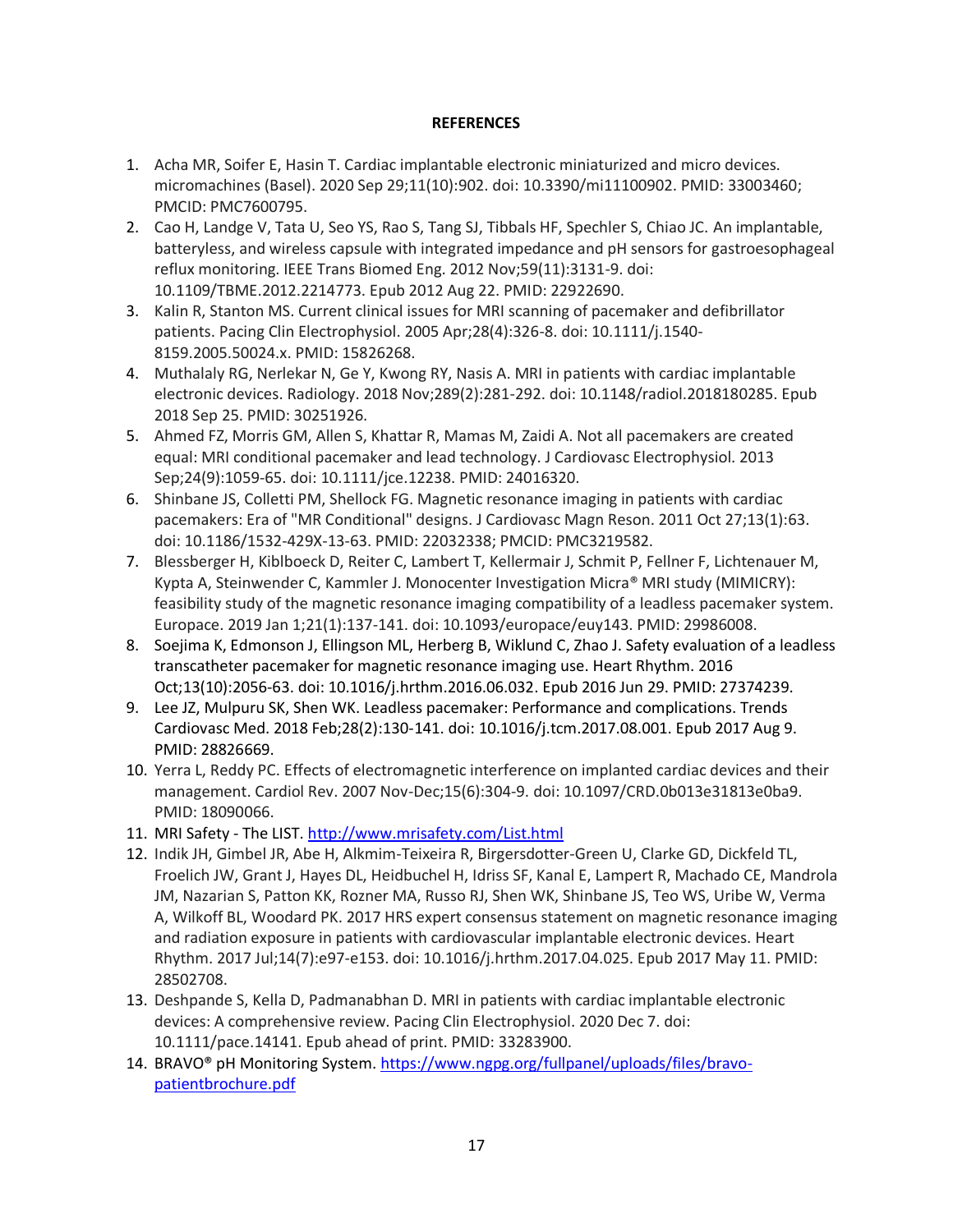- 15. Conyers JM, Rajiah P, Ahn R, Abbara S, Saboo SS. Imaging features of leadless cardiovascular devices. Diagn Interv Radiol. 2018 Jul;24(4):203-208. doi: 10.5152/dir.2018.17462. PMID: 30091710; PMCID: PMC6045516.
- 16. Mathew RP, Alexander T, Patel V, Low G. Chest radiographs of cardiac devices (Part 1): Cardiovascular implantable electronic devices, cardiac valve prostheses and Amplatzer occluder devices. S Afr J Rad. 2019;23(1), a1730. [https://doi.org/ 10.4102/sajr.v23i1.1730](https://doi.org/%2010.4102/sajr.v23i1.1730)
- 17. Brixey AG, Fuss C. Innovative Cardiac Devices on Chest Imaging: An Update. J Thorac Imaging. 2017 Nov;32(6):343-357. doi: 10.1097/RTI.0000000000000304. PMID: 29065008.
- 18. Baranowski B, Saarel EV, Chung MK. Imaging of implantable devices. iKnowledge 2015. <https://clinicalgate.com/imaging-of-implantable-devices-2/>
- 19. Ghosh S, Abozeed M, Bin Saeedan M, Raman SV. Chest radiography of contemporary transcatheter cardiovascular devices: a pictorial essay. Cardiovasc Diagn Ther. 2020 Dec;10(6):1874- 1894. doi: 10.21037/cdt-20-617. PMID: 33381431; PMCID: PMC7758755
- 20. Sterman J, Cunqueiro A, Dym RJ, Spektor M, Lipton ML, Revzin MV, Scheinfeld MH. Implantable electronic stimulation devices from head to sacrum: Imaging features and functions. Radiographics. 2019 Jul-Aug;39(4):1056-1074. doi: 10.1148/rg.2019180088. PMID: 31283461.
- 21. Cunqueiro A, Lipton ML, Dym RJ, Jain VR, Sterman J, Scheinfeld MH. Performing MRI on patients with MRI-conditional and non-conditional cardiac implantable electronic devices: An update for radiologists. Clin Radiol. 2019 Dec;74(12):912-917. doi: 10.1016/j.crad.2019.07.006. Epub 2019 Aug 17. PMID: 31431253.
- 22. Wiles BM, Illingworth CA, Paisey JR, Roberts PR, Harden SP. Keeping up appearances: the radiographic evolution of cardiovascular implantable electronic devices. Br J Radiol. 2018 Jan;91(1081):20170506. doi: 10.1259/bjr.20170506. Epub 2017 Oct 26. PMID: 28936891; PMCID: PMC5966213.
- 23. Reddy VY, Exner DV, Cantillon DJ, Doshi R, Bunch TJ, Tomassoni GF, Friedman PA, Estes NA 3rd, Ip J, Niazi I, Plunkitt K, Banker R, Porterfield J, Ip JE, Dukkipati SR; LEADLESS II study investigators. Percutaneous implantation of an entirely intracardiac leadless pacemaker. N Engl J Med. 2015 Sep 17;373(12):1125-35. doi: 10.1056/NEJMoa1507192. Epub 2015 Aug 30. PMID: 26321198.
- 24. Tomson TT, Passman R. Current and emerging uses of insertable cardiac monitors: Evaluation of syncope and monitoring for atrial fibrillation. Cardiol Rev. 2017 Jan/Feb;25(1):22-29. doi: 10.1097/CRD.0000000000000129. PMID: 27861421.
- 25. Mangi MA, Nesheiwat Z, Kahloon R, Moukarbel GV. CardioMEMS™ System in the Daily Management of heart failure: Review of current data and technique of implantation. Expert Rev Med Devices. 2020 Jul;17(7):637-648. doi: 10.1080/17434440.2020.1779588. Epub 2020 Jul 7. PMID: 32500762.
- 26. Lawenko RM, Lee YY. Evaluation of gastroesophageal reflux disease using the Bravo Capsule pH System. J Neurogastroenterol Motil. 2016 Jan 31;22(1):25-30. doi: 10.5056/jnm15151. PMID: 26717929; PMCID: PMC4699719.
- 27. Körner M, Weber CH, Wirth S, Pfeifer KJ, Reiser MF, Treitl M. Advances in digital radiography: Physical principles and system overview. Radiographics. 2007 May-Jun;27(3):675-86. doi: 10.1148/rg.273065075. PMID: 17495286.
- 28. Demirer M, Candemir S, Bigelow MT, Yu SM, Gupta V, Prevedello LM, White RD, Yu JS, Grimmer R, Wels M, Wimmer A, Halabi AH, Ihsani A, O'Donnell TP, Erdal BS. A user interface for optimizing radiologist engagement in image data curation for artificial intelligence. Radiology: Artificial Intelligence 2019; 1(6):e180095.<https://doi.org/10.1148/ryai.2019180095>
- 29. Dobbin KK, Simon RM. Optimally splitting cases for training and testing high dimensional classifiers. BMC Med Genomics. 2011 Apr 8;4:31. doi: 10.1186/1755-8794-4-31. PMID: 21477282; PMCID: PMC3090739.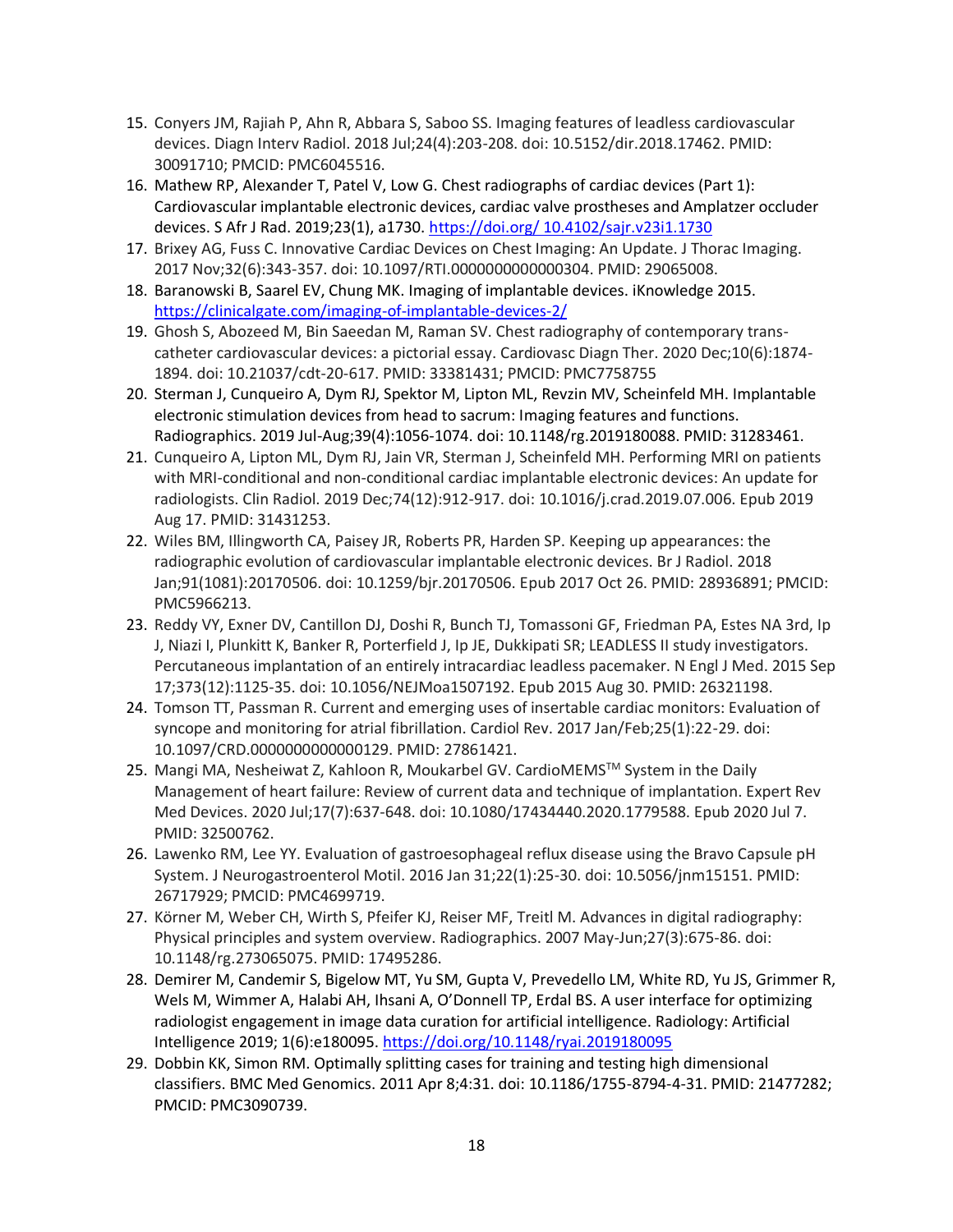- 30. Keras. https://keras.io/
- 31. TensorFlow. https://www.tensorflow.org/
- 32. Bottou L. Large-scale machine learning with stochastic gradient descent. Proceedings of the 19th International Conference on Computational Statistics (COMPSTAT'2010), 177–187, Edited by Yves Lechevallier and Gilbert Saporta, Paris, France, August 2010, Springer.
- 33. Ren S, He K, Girshick R, Sun J. Faster R-CNN: Towards real-time object detection with region proposal networks. IEEE Trans Pattern Anal Mach Intell. 2017 Jun;39(6):1137-1149. doi: 10.1109/TPAMI.2016.2577031. Epub 2016 Jun 6. PMID: 27295650.
- 34. Lin TY, Dollar P, Girshick R, He K, Hariharan B, Belongie S. Feature pyramid networks for object detection.<https://arxiv.org/pdf/1612.03144.pdf>
- 35. Lin TY, Maire M, Belongie S, Hays J, Perona P, Ramanan D, Dollar P, Zitnick CL. (2014) Microsoft COCO: Common Objects in Context. In: Fleet D., Pajdla T., Schiele B., Tuytelaars T. (eds) Computer Vision – ECCV 2014. ECCV 2014. Lecture notes in computer science, vol 8693. Springer, Cham. [https://doi.org/10.1007/978-3-319-10602-1\\_48](https://doi.org/10.1007/978-3-319-10602-1_48)
- 36. Hofesmann E. IoU a better detection evaluation metric. 8/20/2020. <https://towardsdatascience.com/iou-a-better-detection-evaluation-metric-45a511185be1>
- 37. Szegedy C, Vanhoucke V, Ioffe S, Schlens J, Wojna Z. Rethinking the Inception architecture for computer vision. <https://arxiv.org/pdf/1512.00567.pdf>
- 38. Morid MA, Borjali A , Del Fiol G. A scoping review of transfer learning research on medical image analysis using ImageNet. Comp Biol Med 2021;128: 1-14. <https://doi.org/10.1016/j.compbiomed.2020.104115>
- 39. Dahl GE, Sainath TN, Hinton GE. Improving deep neural networks for LVCSR using rectified linear units and dropout. IEEE International Conference on Acoustics, Speech and Signal Processing (ICASSP), 2013: 8609–8613.

<https://citeseerx.ist.psu.edu/viewdoc/download?doi=10.1.1.300.9809&rep=rep1&type=pdf>

- 40. Tsoumakas G, Katakis I. Multi-label classification: An overview. Intern J Data Wareh Mining 2009;3:1-13. 10.4018/jdwm.2007070101.
- 41. Zhang M, Zhou Z. A review on multi-label learning algorithms. IEEE Trans Knowl Data Eng 2014:26:1819-1837. doi: 10.1109/TKDE.2013.39.
- 42. Shorten C, Khoshgoftaar TM. A survey on image data augmentation for deep learning. J Big Data 2019;6:1-48.<https://doi.org/10.1186/s40537-019-0197-0>
- 43. Anvari A, Halpern EF, Samir AE. Statistics 101 for Radiologists. Radiographics. 2015 Oct;35(6):1789- 801. doi: 10.1148/rg.2015150112. PMID: 26466186.
- 44. Pedregosa F, Varoquaux G, Gramfort A, Michel V, Thirion B, Grisel O, Blondel M, Prettenhofer P, Weiss R, Dubourg V, Vanderplas J. Scikit-learn: Machine learning in Python. the Journal of machine Learning research. 2011 Nov 1;12:2825-30.
- 45. Hajian-Tilaki K. Receiver Operating Characteristic (ROC) Curve analysis for medical diagnostic test evaluation. Caspian J Intern Med. 2013 Spring;4(2):627-35. PMID: 24009950; PMCID: PMC3755824.
- 46. Obuchowski NA, Bullen JA. Receiver operating characteristic (ROC) curves: review of methods with applications in diagnostic medicine. Phys Med Biol. 2018 Mar 29;63(7):07TR01. doi: 10.1088/1361- 6560/aab4b1. PMID: 29512515.
- 47. Park SH, Han K. Methodologic guide for evaluating clinical performance and effect of artificial intelligence technology for medical diagnosis and prediction. Radiology. 2018 Mar;286(3):800-809. doi: 10.1148/radiol.2017171920. Epub 2018 Jan 8. PMID: 29309734.
- 48. Redmon J, Farhadi A. YOLO3: An incremental improvement. [https://ui.adsabs.harvard.edu/link\\_gateway/2018arXiv180402767R/arxiv:1804.02767](https://ui.adsabs.harvard.edu/link_gateway/2018arXiv180402767R/arxiv:1804.02767)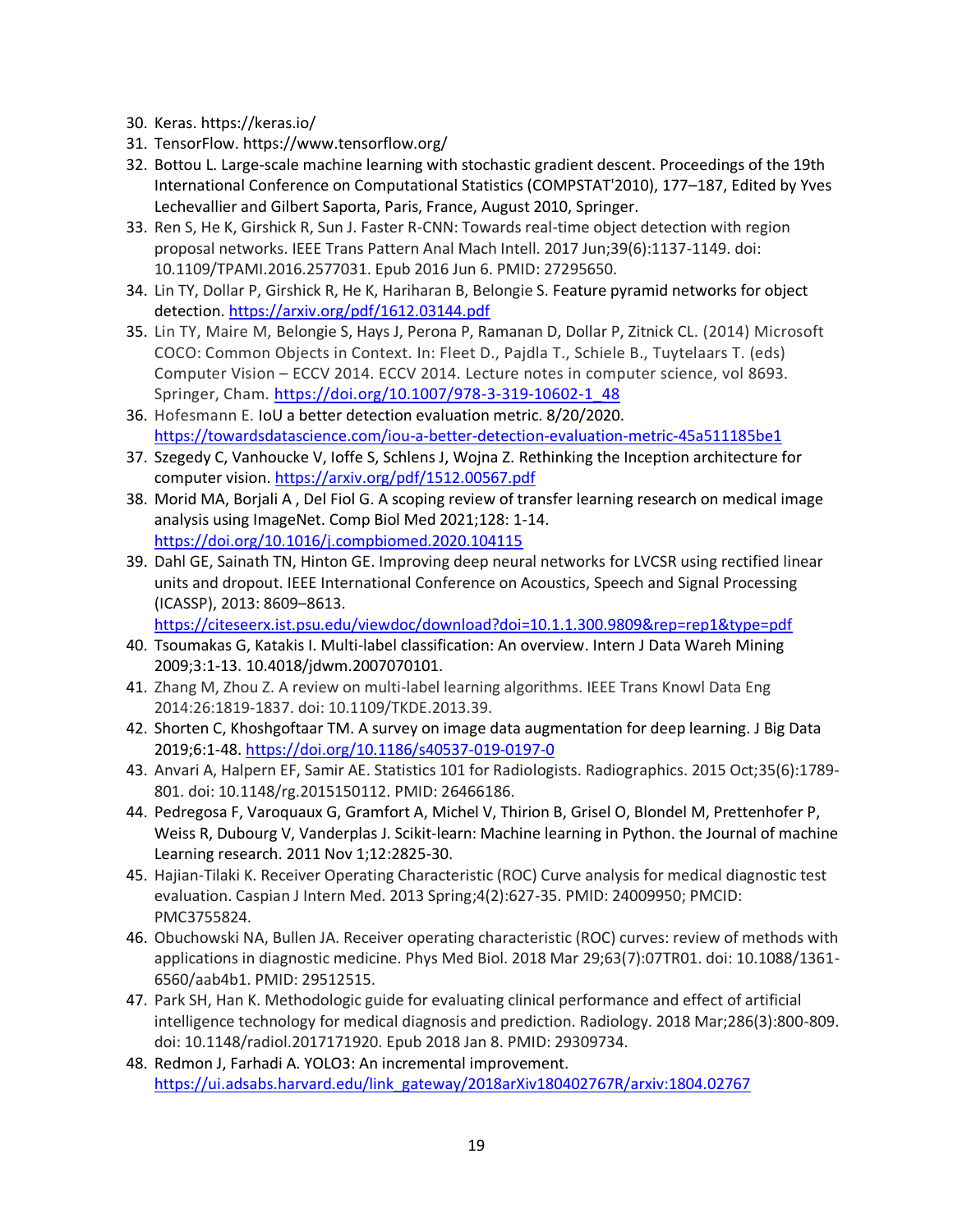- 49. Calli E, Sogancioglu E, van Ginneken B, van Leeuwen KG, Murphy K. Deep learning for chest x-ray analysis: A survey. Medical Image Analysis 2021; doi: <https://doi.org/10.1016/j.media.2021.102125>
- 50. Artificial Intelligence/Machine Learning (AI/ML)-Based Software as a Medical Device (SaMD) Action Plan.US Food & Drug Administration. January 2021. <https://www.fda.gov/media/145022/download>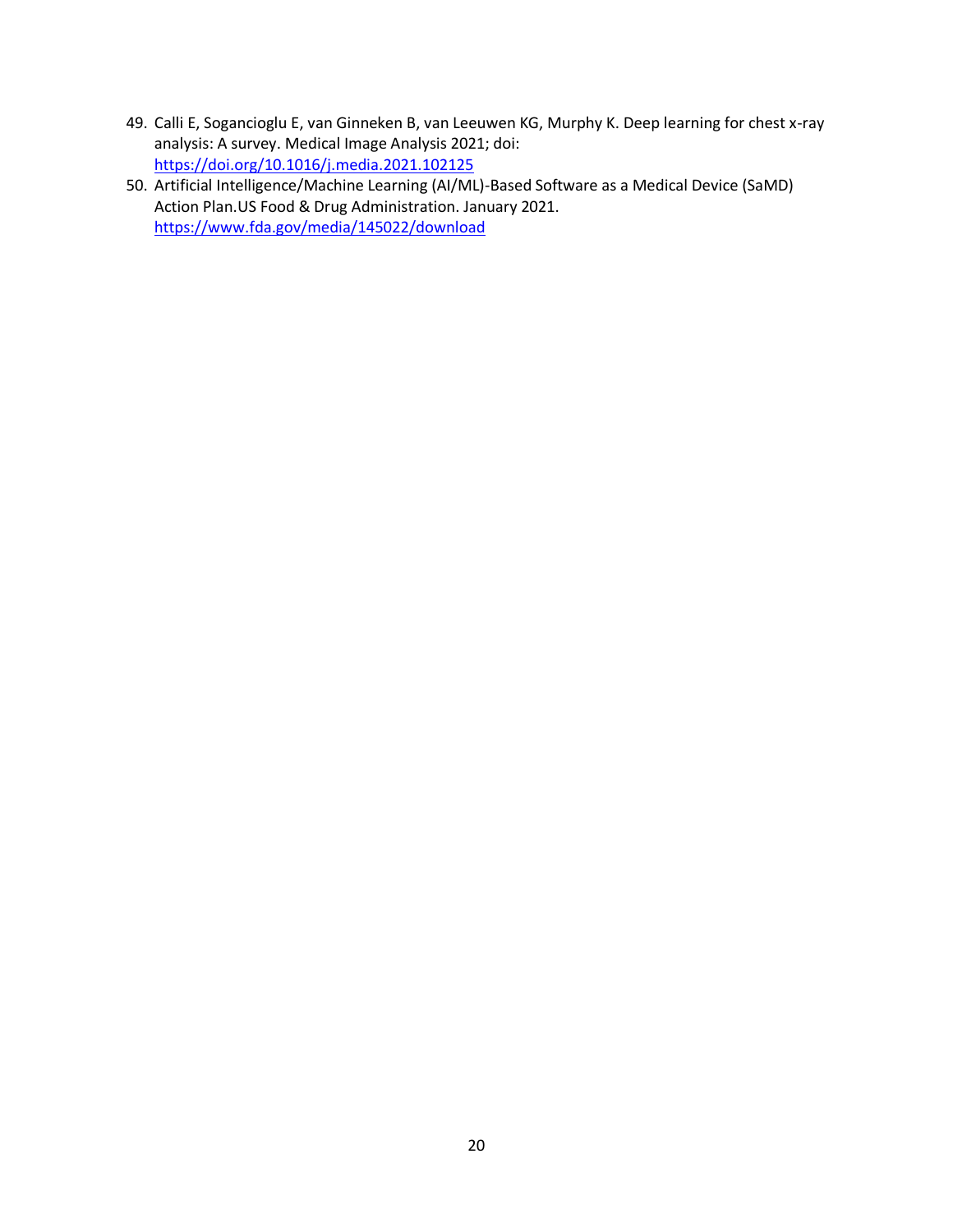# **APPENDICES**

| LLIED Categories and Types Represented in Original Study Population                                                              |                                               |                         |              |                           |  |  |  |  |
|----------------------------------------------------------------------------------------------------------------------------------|-----------------------------------------------|-------------------------|--------------|---------------------------|--|--|--|--|
| <b>LLIED</b>                                                                                                                     |                                               | <b>EMA/FDA Approval</b> |              | MRI Safety <sup>A-D</sup> |  |  |  |  |
| Category<br>Type                                                                                                                 |                                               |                         | 1.5 Tesla    | 3.0 Tesla                 |  |  |  |  |
| <b>LLP</b>                                                                                                                       | $1^A$                                         | 10/2013                 | Conditional  | Conditional               |  |  |  |  |
|                                                                                                                                  | $2^B$                                         | 04/2016                 | Conditional  | Conditional               |  |  |  |  |
|                                                                                                                                  | $1^B$                                         | 11/2007                 | Conditional  | Conditional               |  |  |  |  |
|                                                                                                                                  | $2^A$                                         | 08/2008                 | Conditional  | <b>INA</b>                |  |  |  |  |
| <b>LLR</b>                                                                                                                       | $3^B$                                         | 02/2014                 | Conditional  | Conditional               |  |  |  |  |
|                                                                                                                                  | 4 <sup>C</sup>                                | 04/2016                 | Conditional  | Conditional               |  |  |  |  |
|                                                                                                                                  | $5^A$                                         | 09/2017                 | Conditional  | Conditional               |  |  |  |  |
| <b>PAPM</b>                                                                                                                      | 1 <sup>A</sup>                                | 10/2006                 | Conditional* | Conditional*              |  |  |  |  |
| 1 <sup>B</sup><br>Unsafe<br>Unsafe<br><b>ERC</b><br>12/2010                                                                      |                                               |                         |              |                           |  |  |  |  |
|                                                                                                                                  | LLIED = Lead-Less Implanted Electronic Device |                         |              |                           |  |  |  |  |
| <b>EMA = European Medicines Agency</b>                                                                                           |                                               |                         |              |                           |  |  |  |  |
| FDA = United States Food & Drug Agency                                                                                           |                                               |                         |              |                           |  |  |  |  |
| LLP = Lead-Less Pacemaker<br>LLR = Lead-Less Recorder                                                                            |                                               |                         |              |                           |  |  |  |  |
|                                                                                                                                  |                                               |                         |              |                           |  |  |  |  |
| PAPM = Pulmonary Artery Pressure Monitor<br>ERC = Esophageal Reflux Capsule                                                      |                                               |                         |              |                           |  |  |  |  |
|                                                                                                                                  |                                               |                         |              |                           |  |  |  |  |
| $A = \frac{http://www.mrisafety.com/List.html}{$<br>$B = \frac{h}{k}$ = https://www.abbott.com/for-healthcare-professionals.html |                                               |                         |              |                           |  |  |  |  |
| $c$ = https://global.medtronic.com/xg-en/healthcare-professionals.html                                                           |                                               |                         |              |                           |  |  |  |  |
| $D = \frac{h}{h}$ https://www.biotronik.com/en-gb/products/arrythmia-monitoring/biomonitor-2                                     |                                               |                         |              |                           |  |  |  |  |
| Conditional = Safe if following specific recommendations or guidelines per manufacturer                                          |                                               |                         |              |                           |  |  |  |  |
| Conditional* = Safe only if imaged under stringent and highly specific MRI technical restrictions                                |                                               |                         |              |                           |  |  |  |  |
| Unsafe = Unsafe in an MRI environment                                                                                            |                                               |                         |              |                           |  |  |  |  |
| INA = Information Not Available                                                                                                  |                                               |                         |              |                           |  |  |  |  |

# **Appendix 1**

Categories and types (including MRI-safety levels) of LLIEDs

represented in Original Study Population, and ultimately in AI Model Development Population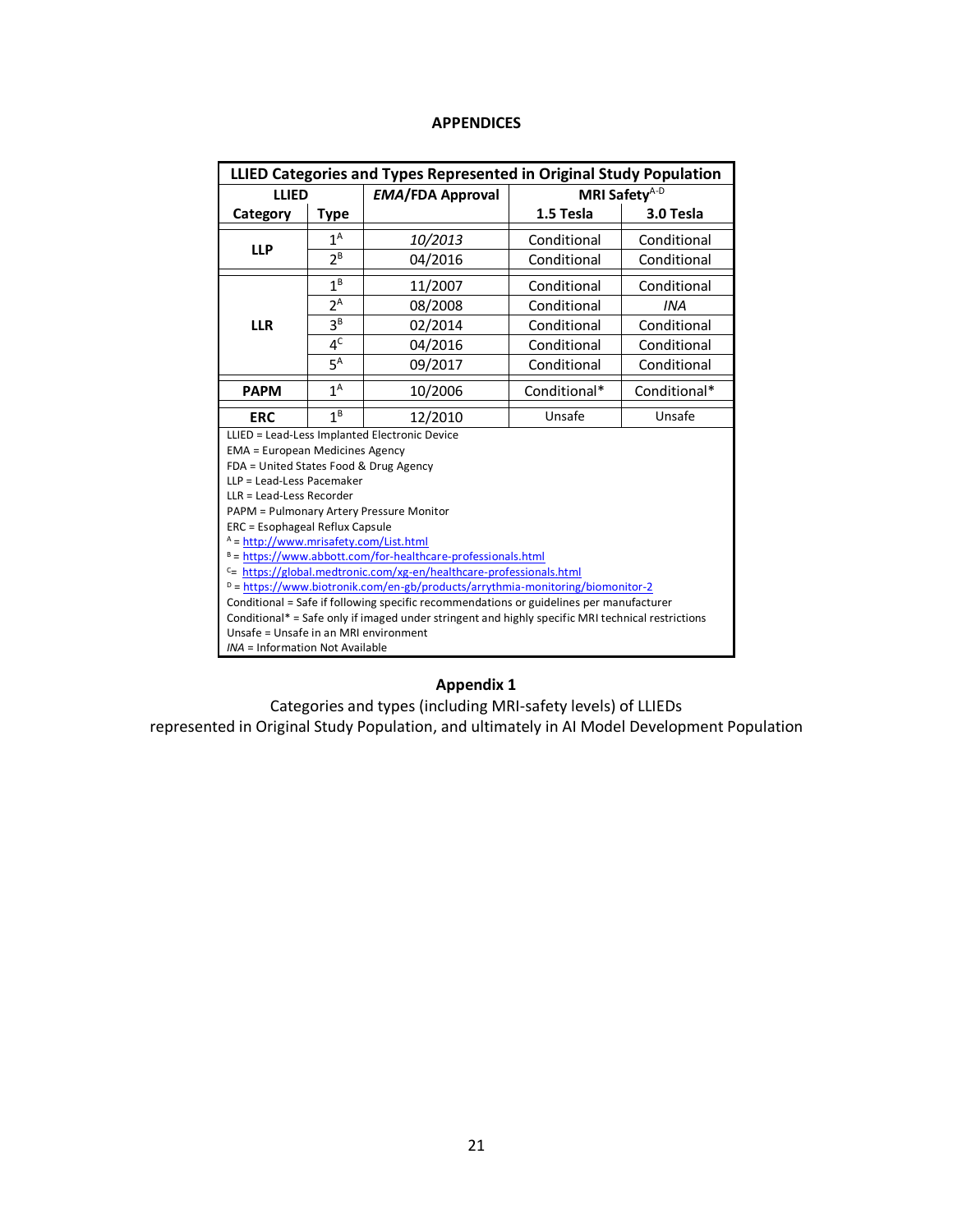|                                                                                                                                                           |                                                                                                                 | LLIED Projection-Related Exclusion Criteria on Lateral Views                                                                                                                            |  |  |  |  |  |  |
|-----------------------------------------------------------------------------------------------------------------------------------------------------------|-----------------------------------------------------------------------------------------------------------------|-----------------------------------------------------------------------------------------------------------------------------------------------------------------------------------------|--|--|--|--|--|--|
| <b>Type</b>                                                                                                                                               | <b>LLIED</b><br><b>Entity</b>                                                                                   | <b>Exclusion Criteria</b>                                                                                                                                                               |  |  |  |  |  |  |
|                                                                                                                                                           |                                                                                                                 |                                                                                                                                                                                         |  |  |  |  |  |  |
|                                                                                                                                                           |                                                                                                                 | Excessive foreshortening preventing:                                                                                                                                                    |  |  |  |  |  |  |
|                                                                                                                                                           | 1                                                                                                               | • Simultaneous visualization of fixation helix and distal battery chevron <sup>A,B</sup> (and)                                                                                          |  |  |  |  |  |  |
|                                                                                                                                                           |                                                                                                                 | • Appearance of body length > 3 times diameter                                                                                                                                          |  |  |  |  |  |  |
| <b>LLP</b>                                                                                                                                                |                                                                                                                 | Excessive foreshortening preventing:<br>• Simultaneous visualization of cathode/tine complex and electronics-battery transition zone                                                    |  |  |  |  |  |  |
|                                                                                                                                                           | $\mathbf{2}$                                                                                                    | (approximately 0.5 body length) <sup>c</sup> (and)                                                                                                                                      |  |  |  |  |  |  |
|                                                                                                                                                           |                                                                                                                 | • Appearance of body length > 2 times diameter                                                                                                                                          |  |  |  |  |  |  |
|                                                                                                                                                           |                                                                                                                 | Excessive foreshortening preventing:                                                                                                                                                    |  |  |  |  |  |  |
|                                                                                                                                                           |                                                                                                                 | · Simultaneous visualization of battery-electronics transition zone (approximately 0.4 body length) and                                                                                 |  |  |  |  |  |  |
|                                                                                                                                                           | $\mathbf{1}$                                                                                                    | electronics-antenna transition in rectangle-shaped body <sup>D-F</sup> (and)                                                                                                            |  |  |  |  |  |  |
|                                                                                                                                                           |                                                                                                                 | Lack of en-face presentation facilitating:                                                                                                                                              |  |  |  |  |  |  |
|                                                                                                                                                           |                                                                                                                 | • Visualization of rectangular distal electrode <sup>D-F</sup>                                                                                                                          |  |  |  |  |  |  |
|                                                                                                                                                           |                                                                                                                 | Excessive foreshortening preventing:                                                                                                                                                    |  |  |  |  |  |  |
|                                                                                                                                                           |                                                                                                                 | • Simultaneous visualization of battery-electronics transition zone (approximately 0.4 body length) and                                                                                 |  |  |  |  |  |  |
|                                                                                                                                                           | $\mathbf{2}$                                                                                                    | electronics-antenna transition in slightly teardrop-shaped body <sup>D-E</sup> (and)                                                                                                    |  |  |  |  |  |  |
|                                                                                                                                                           |                                                                                                                 | Lack of en-face presentation facilitating:                                                                                                                                              |  |  |  |  |  |  |
|                                                                                                                                                           |                                                                                                                 | • Visualization of triangular distal electrode <sup>D-E</sup>                                                                                                                           |  |  |  |  |  |  |
|                                                                                                                                                           |                                                                                                                 | Excessive foreshortening preventing:                                                                                                                                                    |  |  |  |  |  |  |
|                                                                                                                                                           |                                                                                                                 | • Simultaneous visualization of battery-electronics transition zone (approximately 0.3 distance) and<br>electronics-antenna transition in rectangle-shaped body <sup>F,G</sup> (and)    |  |  |  |  |  |  |
| <b>LLR</b>                                                                                                                                                | 3                                                                                                               | Lack of en-face presentation facilitating either:                                                                                                                                       |  |  |  |  |  |  |
|                                                                                                                                                           |                                                                                                                 | • Visualization of 3-dot pattern aligned along electronics board and antenna base <sup>F,G</sup>                                                                                        |  |  |  |  |  |  |
|                                                                                                                                                           |                                                                                                                 | (or) Visualization of corrugated-appearing medradio antennae supporting cellular communication <sup>F,G</sup>                                                                           |  |  |  |  |  |  |
|                                                                                                                                                           |                                                                                                                 | Excessive foreshortening preventing:                                                                                                                                                    |  |  |  |  |  |  |
|                                                                                                                                                           |                                                                                                                 | • Simultaneous visualization of battery-electronic transition zone (approximately 0.4 body length) and                                                                                  |  |  |  |  |  |  |
|                                                                                                                                                           | 4                                                                                                               | faintly radio-opaque elongated antenna with distal electrode cap <sup>H,I</sup> (and)                                                                                                   |  |  |  |  |  |  |
|                                                                                                                                                           |                                                                                                                 | Lack of en-face presentation facilitating:                                                                                                                                              |  |  |  |  |  |  |
|                                                                                                                                                           |                                                                                                                 | • Visualization of 2 small projections from body at base of antenna <sup>H, I</sup>                                                                                                     |  |  |  |  |  |  |
|                                                                                                                                                           |                                                                                                                 | Excessive foreshortening preventing:                                                                                                                                                    |  |  |  |  |  |  |
|                                                                                                                                                           |                                                                                                                 | • Simultaneous visualization of battery-electronics transition zone (approximately 0.5 body length) and<br>electronics-antenna transition in rectangle-shaped body <sup>H,J</sup> (and) |  |  |  |  |  |  |
|                                                                                                                                                           | 5                                                                                                               | Lack of en-face presentation facilitating either:                                                                                                                                       |  |  |  |  |  |  |
|                                                                                                                                                           |                                                                                                                 | • Visualization of 2 projections to triangular antenna supporting bluetooth communication (or)                                                                                          |  |  |  |  |  |  |
|                                                                                                                                                           |                                                                                                                 | Visualization of plaid-like pattern in battery <sup>H,J</sup>                                                                                                                           |  |  |  |  |  |  |
| <b>PAPM</b>                                                                                                                                               | 1                                                                                                               | All included                                                                                                                                                                            |  |  |  |  |  |  |
| <b>ERC</b>                                                                                                                                                | 1                                                                                                               | All included                                                                                                                                                                            |  |  |  |  |  |  |
|                                                                                                                                                           |                                                                                                                 | A. J Cardiovasc Electrophysiol. 2016 Dec;27(12):1502-1504. doi: 10.1111/jce.13104. Epub 2016 Oct 26. PMID: 27704685.                                                                    |  |  |  |  |  |  |
| B. Curr Cardiovasc Risk Rep 2018; 12, 11. https://doi.org/10.1007/s12170-018-0575-8                                                                       |                                                                                                                 |                                                                                                                                                                                         |  |  |  |  |  |  |
| C. https://www.globalradiologycme.com/single-post/2019/03/25/micra-intracardiac-pacemaker<br>D. https://thoracickey.com/imaging-of-implantable-devices-2/ |                                                                                                                 |                                                                                                                                                                                         |  |  |  |  |  |  |
| E. Curr Cardiol Rev. 2012 Nov;8(4):354-61. doi: 10.2174/157340312803760758. PMID: 22920479; PMCID: PMC3492818.                                            |                                                                                                                 |                                                                                                                                                                                         |  |  |  |  |  |  |
|                                                                                                                                                           |                                                                                                                 | F. https://www.globalradiologycme.com/single-post/2015/11/03/implanted-cardiac-loop-recorder<br>G. https://fccid.io/LF5MEDSIMPLANT1/Operational-Description/Antenna-Info-2088509        |  |  |  |  |  |  |
|                                                                                                                                                           |                                                                                                                 | H. J Arrhythm. 2018 Nov 20;35(1):25-32. doi: 10.1002/joa3.12142. PMID: 30805041; PMCID: PMC6373656.                                                                                     |  |  |  |  |  |  |
|                                                                                                                                                           | I. Heart Lung Circ. 2018 Dec;27(12):1462-1466. doi: 10.1016/j.hlc.2017.09.005. Epub 2017 Oct 6. PMID: 29054505. |                                                                                                                                                                                         |  |  |  |  |  |  |
|                                                                                                                                                           |                                                                                                                 | J. https://www.innovationsincrm.com/cardiac-rhythm-management/articles-2018/july/1273-trends-in-subcutaneous-cardiac-monitoring-technology                                              |  |  |  |  |  |  |

# **Appendix 2**

Specific criteria for exclusion of an LLIED projection on lateral CXR view from AI model development